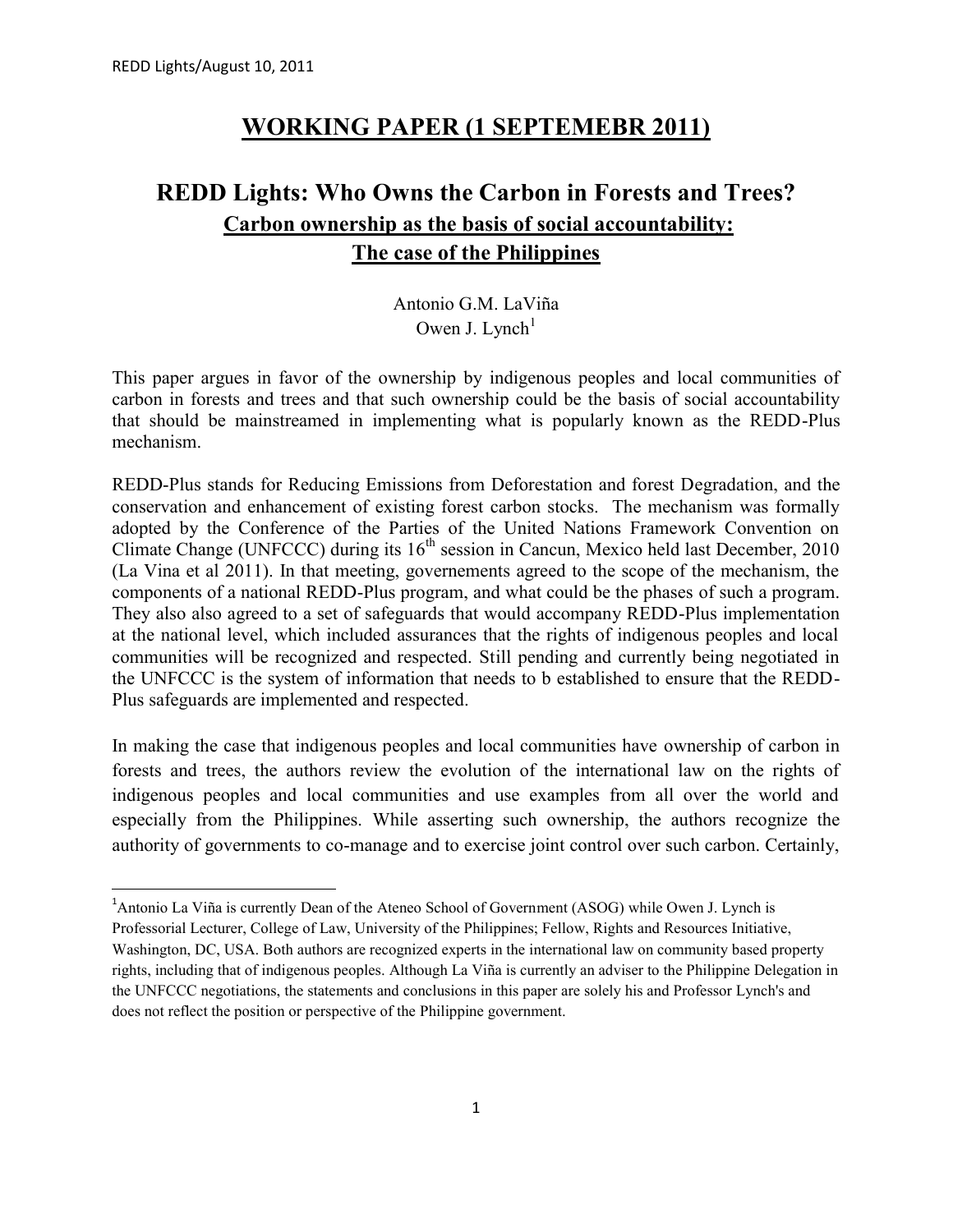REDD-Plus programs are national programs and are implemented in the context of treaty and other international obligations.

The paper should be read with an accompanying monograph *Implementing the REDD-Plus Safeguards and Monitoring REDD-Plus Finance: The Role of Social Accountability* authored by Antonio G. M. La Viña and Lawrence G. Ang. In that paper La Viña and Ang explores and articulates the role of social accountability in implementing REDD-Plus safeguards and argue that, without mainstreaming social accountability mechanisms in such implementation, REDD- Plus programs are likely to fail in producing not only the desired climate change and environmental outcomes but also in avoiding unjust and inequitable results. Likewise, citizen monitoring of REDD-Plus finance is critical – to ensure integrity and accountability in these programs.<sup>2</sup>

### **Introduction and overview**

As the threats posed by climate change worsen and the causes become clearer, creative initiatives to lessen anthropogenic emissions of carbon are multiplying. If the world is to beat this serious environmental threat, all sources of emissions must be addressed – whether it is energy based emissions or those which come from forestry, agriculture and other land uses. Reducing Emissions from Deforestation and forest Degradation (including conservation, enhancement and sustainable management of forests), aka REDD-plus should be understood in the context of this need for a comprehensive approach to mitigate climate change. The main objective is to conserve, manage and grow forests sustainably so that more carbon is stored within trees and carbon already stored is not released. The Conference of the Parties of the United Nations Convention on Climate Change (UNFCCC) has recognized this and formerly established a REDD-plus mechanism in its  $16<sup>th</sup>$  session held in December 2010 in Cancun, Mexico (See Box 1).

While we welcome the potential of REDD-plus as a mechanism that could contribute to climate change mechanism, it raises the question as to who owns the carbon in trees, which is important because people and institutions responsible for maintaining and storing carbon in trees may be eligible for financial compensation via a market-based system of carbon trading, as well as possible payment for environmental services (PES). Most countries have yet to answer the question: who owns the carbon in trees. But concerns are not limited to carbon ownership. Other legal concepts under discussion include property rights to carbon sinks, sequestered carbon,

 $2$  The writing of these two papers were supported by the Institute of Church and Social Issues and the Affiliated Network on Social Accountability-East Asia and the Pacific (ANSA-EAP). Their support is gratefully acknowledged.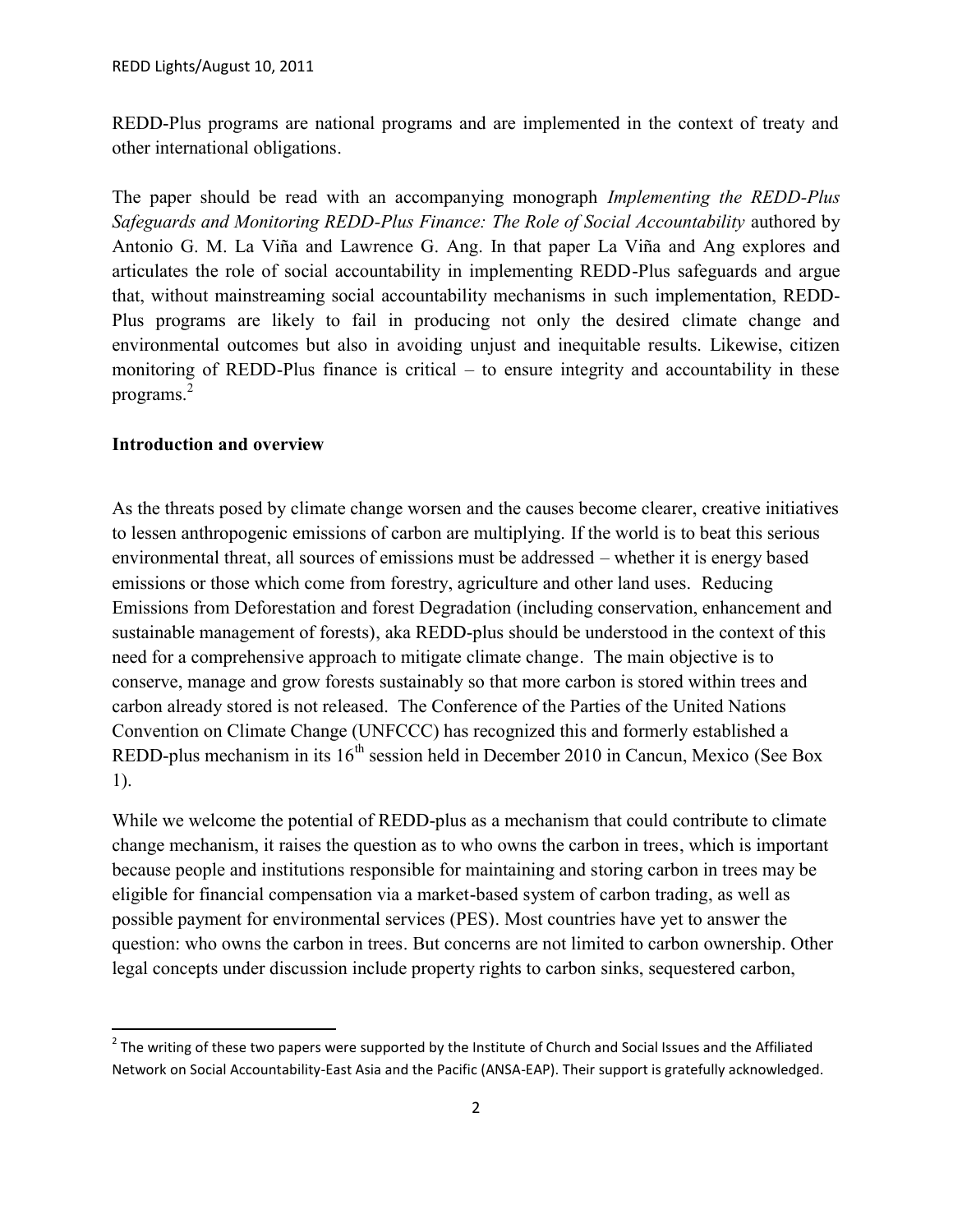carbon sequestration potentials, title to carbon emission reductions, carbon credits, etc. This paper only addresses the question of who owns the carbon in trees.

We argue that the rightful owners of carbon in forests and trees are local communities, including and especially indigenous peoples, who have conserved and protected these forests and trees since time immemorial. Notwithstanding who owns the carbon, however, governments have the power to make decisions on REDD-plus programs. The most rational approach is probably to recognize dual control (if not ownership), i.e., governments and communities must give their consent, participate in the design and implementation, and share in the benefits of REDD-plus programs.

#### **The Cancun Decision on REDD-plus**

Title of REDD-plus section: Policy approaches and positive incentives on issues relating to reducing emissions from deforestation and forest degradation in developing countries; and the role of conservation, sustainable management of forests and enhancement of forest carbon stocks in developing countries

Scope (activities included):

(a) Reducing emissions from deforestation;

(b) Reducing emissions from forest degradation;

(c) Conservation of forest carbon stocks;

(d) Sustainable management of forests;

(e) Enhancement of forest carbon stocks;

Elements of a national REDD-plus program:

(a) A national strategy or action plan;

(b) A national forest reference emission level and/or forest reference level or, if

appropriate, as an interim measure, subnational forest reference emission levels and/or

forest reference levels, in accordance with national circumstances,;

(c) A robust and transparent national forest monitoring system for the monitoring and reporting of the activities;

(d) A system for providing information on how the safeguards are being addressed and respected throughout the implementation of REDD-plus activities.

Source: See paragraphs 68-79 of The Cancun Decision on Long-term Cooperative Action, http://unfccc.int/resource/docs/2010/cop16/eng/07a01.pdf#page=2

The main title of this paper "REDD Lights" is intended to manifest a cautionary warning that governments and others should go slow and be wary of assuming state ownership, or of behaving or encouraging others to behave as carbon cowboys trying to scam local communities into procuring fake carbon offsets involving trees within their ancestral domains. At the same time, accompanied by a solid rights-based approach that acknowledges community rights to forests and land, including the right to give or withhold Free, Prior and Informed Consent, REDD-plus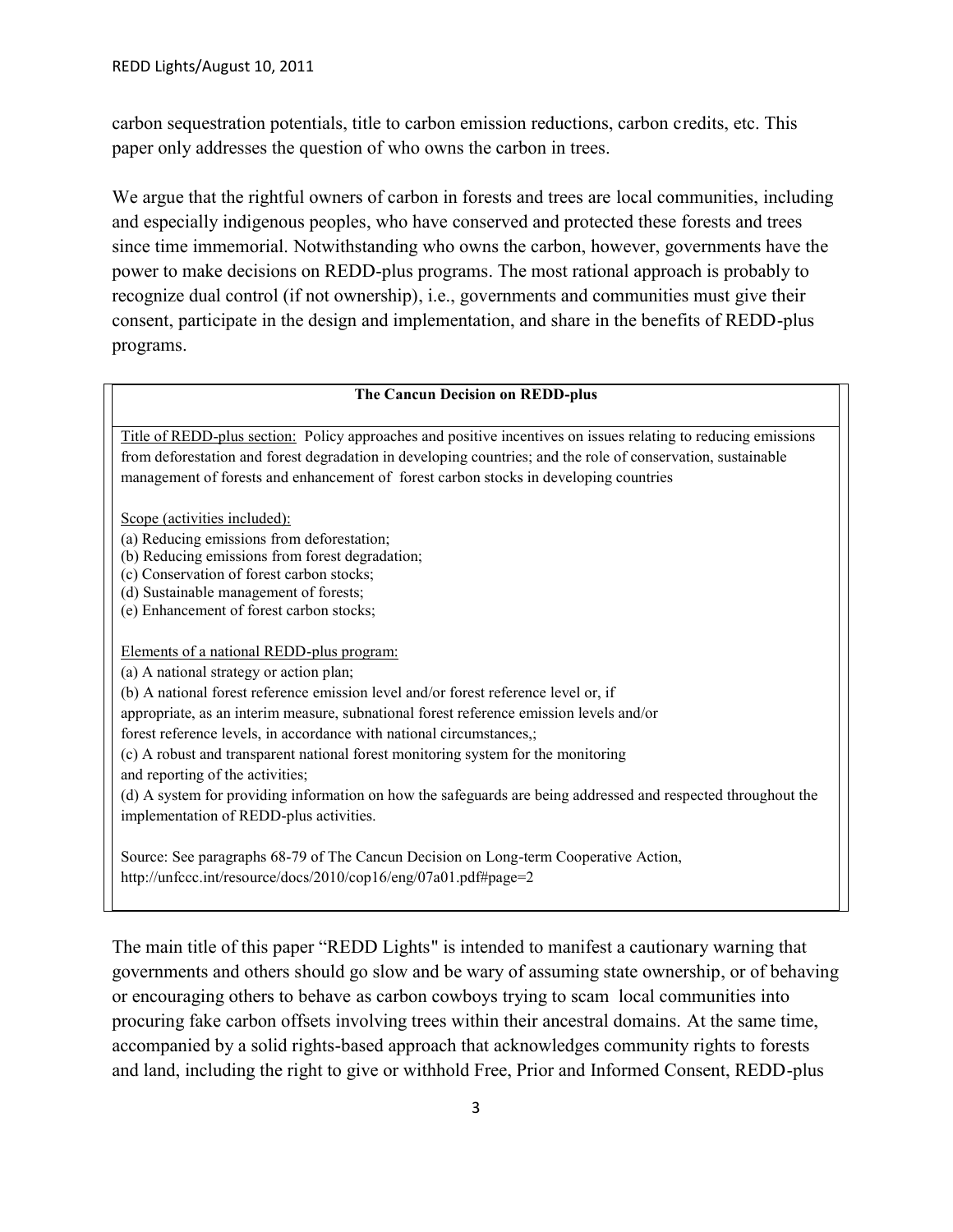could light a way forward for dealing with the challenge of climate change. As one colleague articulates it:

In the best case scenario, REDD could bring economic development benefits to indigenous peoples and other low income groups while at the same time effectively capturing carbon from the atmosphere and protecting other ecosystem services. In the worst case scenario, REDD could spur deforestation for oil palm and other industrial plantations while impoverishing indigenous peoples and local communities, increasing social conflict, and damaging ecological services.<sup>3</sup>

It is important to stress at the outset that recognizing carbon in trees is owned by indigenous and other local communities does not preclude benefit sharing with governments on various levels. Governments have power to tax income and revenue. If a REDD-plus project proves successful everyone benefits. If participating local communities receive handsome sums for sequestering carbon or providing environmental services, it would seem appropriate that a certain percentage of the net funds be shared with local and national governments.<sup>4</sup>

Neither does recognizing ownership of carbon by indigenous peoples and other local communities give a blank check to such communities and peoples to implement REDD-plus programs in their territories. REDD-plus, as agreed upon in the UNFCCC, are national programs and it is national governments that are responsible for its design and implementation. REDD-plus requires a rigorous system of measuring, reporting and verifying reductions of emissions and increase in sequestration capacity. Such a system cannot be established without the active role and leadership of national governments.

In sum, this paper advocates for recognition of ownership of carbon in forests and trees by indigenous peoples and other local rural resource users globally and particularly in the Republic of the Philippines, a country that has considerable experience recognizing the legal rights of indigenous peoples to their private ancestral domains. Indigenous peoples and other rural communities in the majority world (developing countries) have contributed the least to climate change, but some may suffer the most. Indeed, despite longstanding biases about the negative impact of the rural poor on natural resources, much scholarship over the past half century has established that many local peoples are leaders in conservation and carbon storage, including in

 $^3$  J. Alcorn. Getting REDD Right: Best Practices that Protect Indigenous Peoples' Rights and Enhance Indigenous Livelihoods (mimeo). Paper prepared for the InterAmerican Development Bank (2010).

 $^4$  New Zealand opted for all carbon to be state owned but reversed its decision in response to widespread opposition and increased deforestation. Australia continues with its policy of government ownership of carbon and its carbon markets is better developed than in most countries.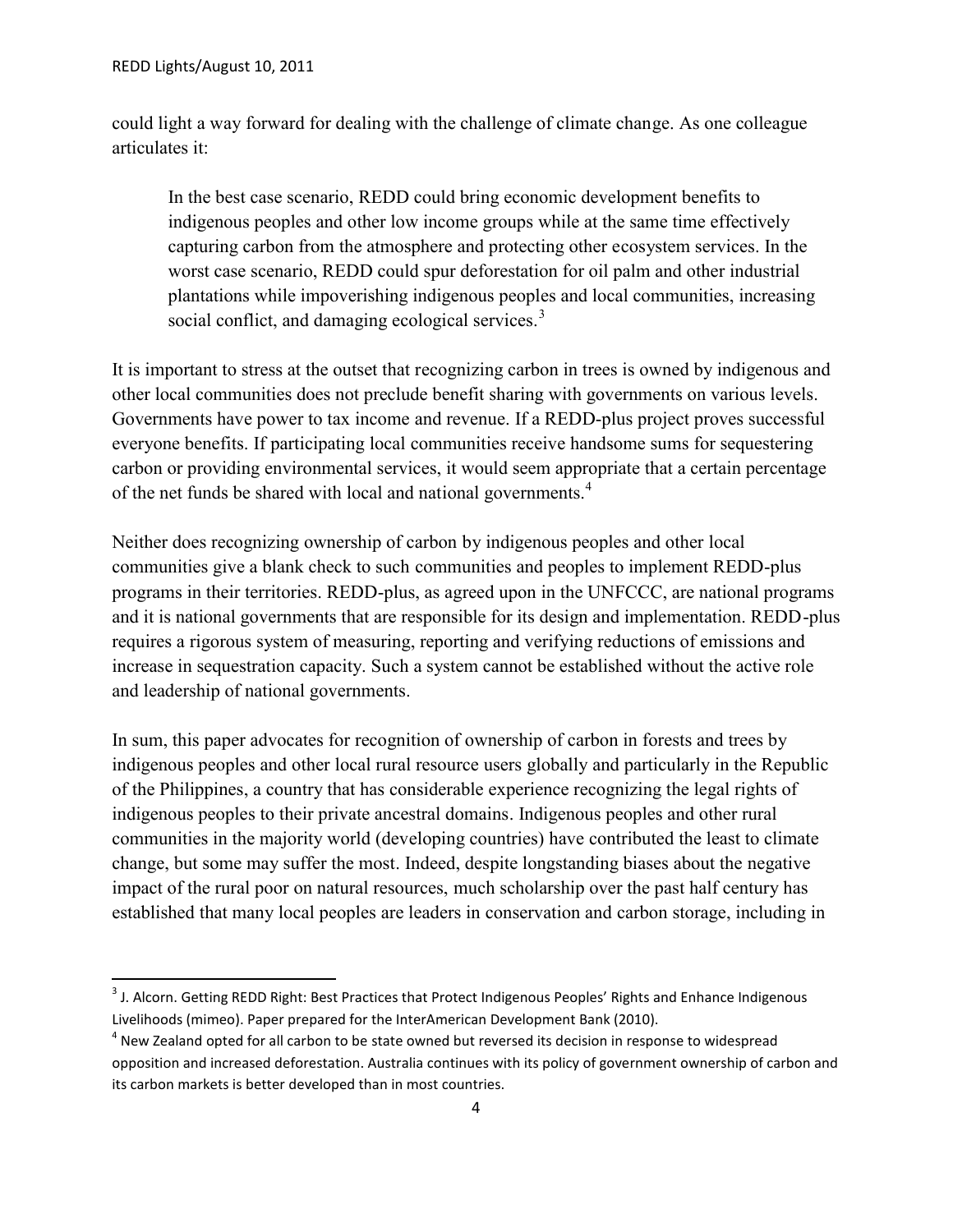marine areas.<sup>5</sup> In addition, local communities recognized as owners of carbon in local tree stocks are appropriate recipients of payment for environmental services that benefit everyone.

It is also our view that a logical consequence of recognizing the carbon rights of indigenous peoples and local communities is the right of such peoples and communities to participate in every phase of national REDD-plus programs, from the initial stages of developing a REDD-plus strategy down to the tough process of obtaining their FPIC. In this sense, with respect to indigenous peoples and local communities, the basis of social accountability for REDD-plus programs is anchored on their ownership of the carbon in forests and trees.

### **Climate Change and Carbon Rights**

The threat posed by climate change is profound and universally accepted. As a corollary, the role played by forests in contributing to as well as ameliorating climate change is increasingly recognized and understood. Nearly one-fifth of all carbon emission comes from deforestation and forest degradation.<sup>6</sup> As acknowledged by the establishment of a REDD-plus mechanism, forests and forest communities have a vital role to play in effectively addressing an important factor contributing to climate change. Existing forests store carbon, as will reforested areas. But REDD-plus is not only concerned with reducing emissions from deforestation and forest degradation. It also includes conservation, enhancement and sustainable management of forests (the plus in REDD-plus), which already occurs in some locales.

The emergence of forests as an important area for mitigating climate change has been accompanied by a parallel movement in the recognition of indigenous peoples and other local community rights to trees and forests. Thus, it has been observed,

[U]nprecedented exposure and pressure, and risk to local people and their forests, is being met by unprecedented levels of local organization and political influence, providing nations and the world at large tremendous opportunity to right historic wrongs, advance rural development and save forests.<sup>7</sup>

Not everyone, however, shares such a hopeful view. Despite rights in international law to recognition of aboriginal/native title, and to FPIC, as well as prospective REDD-plus safeguards that have already been agreed to in principle at Cancun "again and again forest peoples' rights to

 $^5$  One of the first scholars to identify and describe the positive aspects of swidden agriculturalists in modern times was Harold Conklin, an anthropology professor at Yale University. See *Hananoo Agriculture.* Rome: Food and Agriculture Organization (1957).

<sup>6</sup> http://www.un-redd.org/AboutREDD/tabid/582/Default.aspx.

<sup>7</sup> Rights and Resources Initiative (RRI). *The End of Hinterland Forests, Conflict and Climate Change*. Washington, DC, USA:RRI (2010).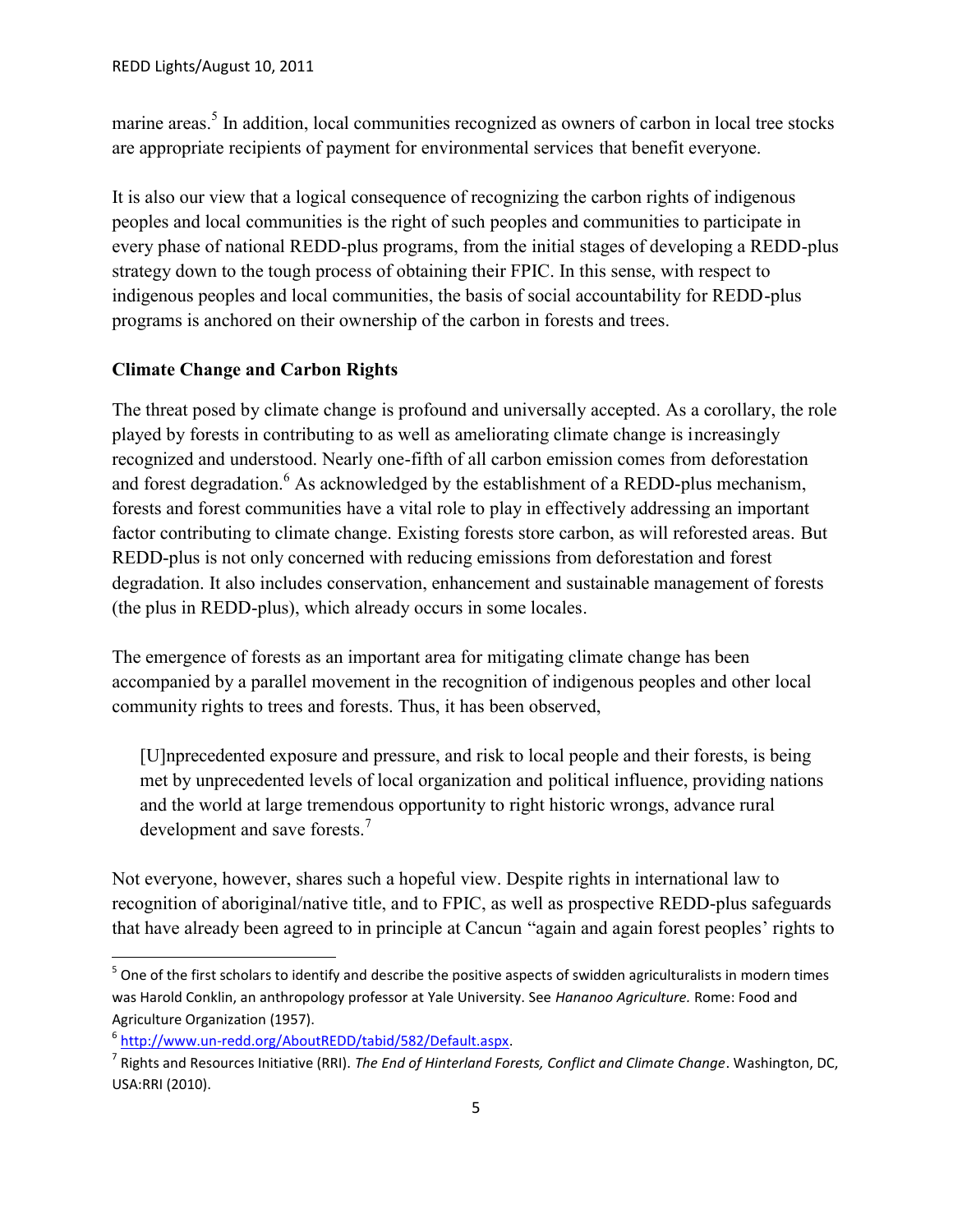their lands and forests, to fair benefits and FPIC are brushed aside."<sup>8</sup> Nevertheless secure tenure to forests is "an indispensable precondition to ensure the long-term permanence of forests and the carbon sequestered therein."<sup>9</sup>

It has been asserted that carbon is emerging as a new and unprecedented type of property right.<sup>10</sup> This includes carbon stored in trees. Regardless of whether it is a new property right, reducing carbon emissions from forests covered by REDD-plus will invariably result in some restriction on the rights of land and forest owners to maximize benefits from their property. In other words, REDD-plus will impact owners of land and trees whether or not if they are deemed to own the carbon in their trees. Not recognizing local carbon ownership, however, will likely minimize local incentives for REDD-plus to succeed, which would be unwise at best.

Usually (but this should be clarified), the owner of the land will *a priori* be presumed to have the right to manage that land to maximize its carbon sequestration potential; the owner would also have the right to lease the land to another entity for this purpose. In the latter case, the owner of the carbon sequestration potential would be different from the owner of the carbon, who in turn could be different from the owner of sequestered carbon $11$ 

### In addition:

Carbon rights are a form of property that "commoditise" carbon and allow it to be traded. They separate the right to carbon from broader rights to forest and land, and include the right to sequester carbon into the future ("carbon sequestration rights"). Carbon rights can be created through contract ... or by national legislation, the structure of which can be influenced by international law standards. $^{12}$ 

 $^8$  Email from the Director of the Forest Peoples Programme dated February 22, 2011.

<sup>9</sup> A. Savaresi and E. Morgera. "Ownership of Land, Forest and Carbon" in *Legal Frameworks for REDD: Design and Implementation at the National Level*, J. Costenbader, ed. Gland: IUCN (2009), p. 18

<sup>10</sup> See e.g. Charlotte Streck. *Climate Change and Forests: Emerging Policy and Market Opportunities*. Washington, DC: Brookings Institution (2008).

<sup>11</sup> D. Takacs, *Forest Carbon: Law and Property Rights*. Arlington, VA, USA: Conservation International (2009), p. 14. Other central legal questions yet to be answered include: whether only governments can sell carbon credits or will it also be permissible for individuals, indigenous peoples and other local community groups; and who bears the risk if a REDD-plus project fails?

<sup>12</sup> Lisa Ogle, an independent legal expert in *REDDnet: Asia and the Pacific Bulletin DRAFT* (November 2010). In the same draft bulletin Charlotte Streck of Climate Focus adds that "Regular commodities are tangible things that exist independent of any law, regulation or contract. Carbon credits on the other hand are intangible rights that are created by people carrying out certain activities under relevant laws or contracts."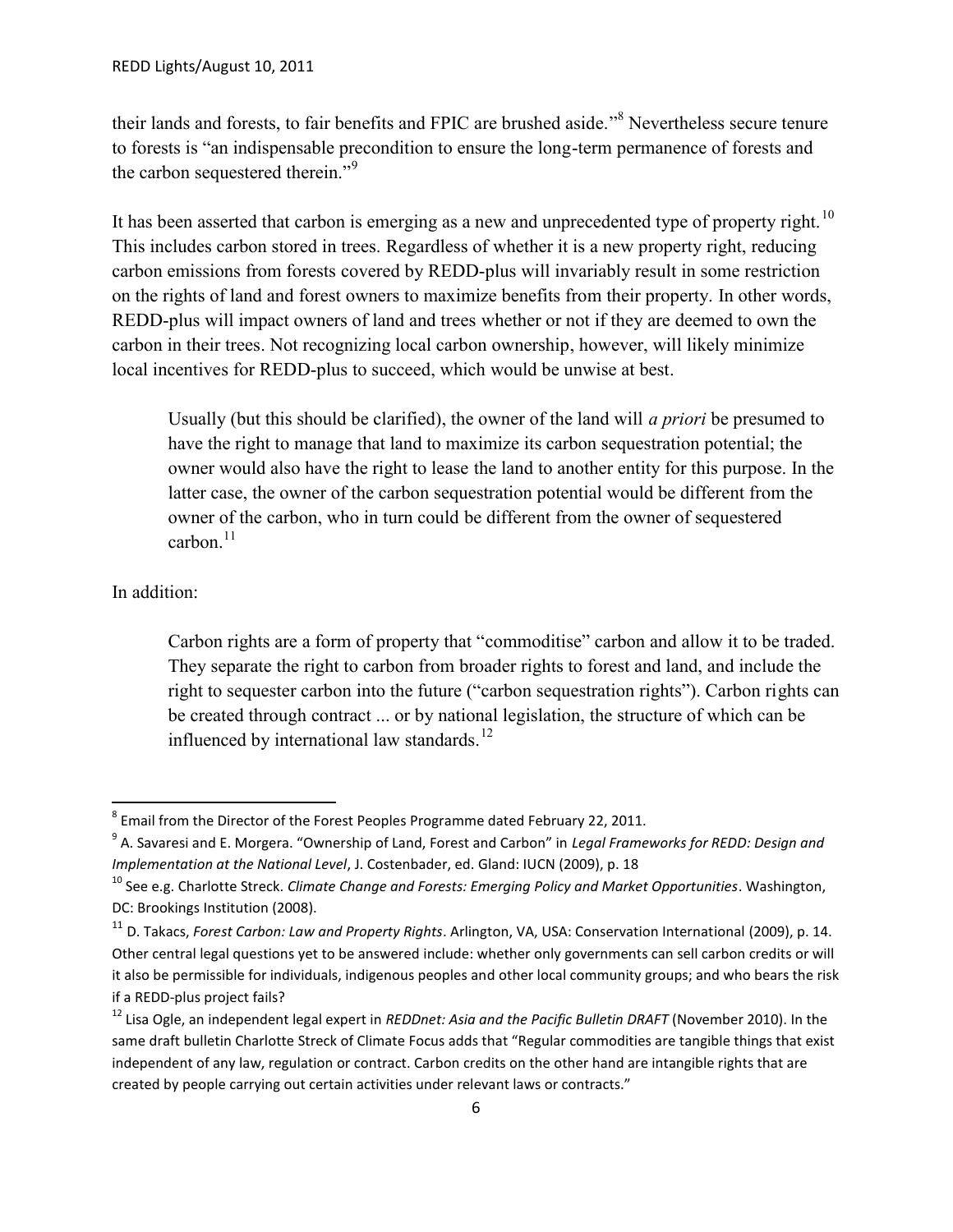### **Native/Aboriginal Title in International Law**

Over the past 60 plus years there has been growing attention paid to indigenous peoples and other local communities still living in forest areas originally inhabited by their forebears. This interest is prompted by various concerns, including human rights, economic development, and environmental protection and conservation.

One outcome of the attention is that trends in international law now evince growing support for the rights of indigenous peoples and other local communities to recognition of aboriginal/native title. Indeed, international law is moving towards (and arguably already is) mandating legal recognition of native/aboriginal title to indigenous territories and ancestral domains. The trends are evident in national legislation and jurisprudence as well as in international law instruments, particularly the 2007 United Nations Declaration on the Rights of Indigenous Peoples  $(UNDRIP).$ <sup>13</sup>

This emerging mandate is also apparent in other international conventions and declarations, as well as at least fourteen nation states that are already obliged under domestic law, albeit in differing ways, to recognize indigenous peoples' and others' native/aboriginal titles. Since 1968 eleven African nations have recognized customary rights as including property rights in their constitutions and/or land laws.<sup>14</sup>

A growing number of international institutions and nation states are moving toward legal recognition of indigenous peoples' and some other local communities' community-based property rights (CBPRs), and in particular native/aboriginal title. A tropical forest tenure assessment in 2009 reported that 18% of forest land in 30 tropical countries is now privately owned by indigenous peoples and other local communities, an increase from 15% in 2002.<sup>15</sup>

Despite these developments, disputes concerning property rights, especially those of indigenous peoples and other local communities who live in rural areas of Africa, the Americas, Asia and the Pacific, are common. A new and emerging early  $21<sup>st</sup>$  century variant involves potential discord over ownership of carbon in trees, including trees planted and protected in long inhabited areas. If accessory follows principle, and indigenous and other forest communities are increasingly recognized in international and domestic law as owning land and trees within their ancestral domains, then logic dictates that they would also own the carbon in trees.

<sup>&</sup>lt;sup>13</sup> O. Lynch, *Mandating Recognition: International Law and Native/Aboriginal Title*. Washington, DC: Rights and Resources Initiative (2011).

<sup>14</sup> Lynch, *Mandating Recognition*.

<sup>&</sup>lt;sup>15</sup> See Tropical Forest Tenure Assessment: Trends, Challenges and Opportunities, Rights and Resources Initiative, Washington, DC, USA and International Tropical Timber Organization, Yokohama, Japan (2009), pp. 12-13.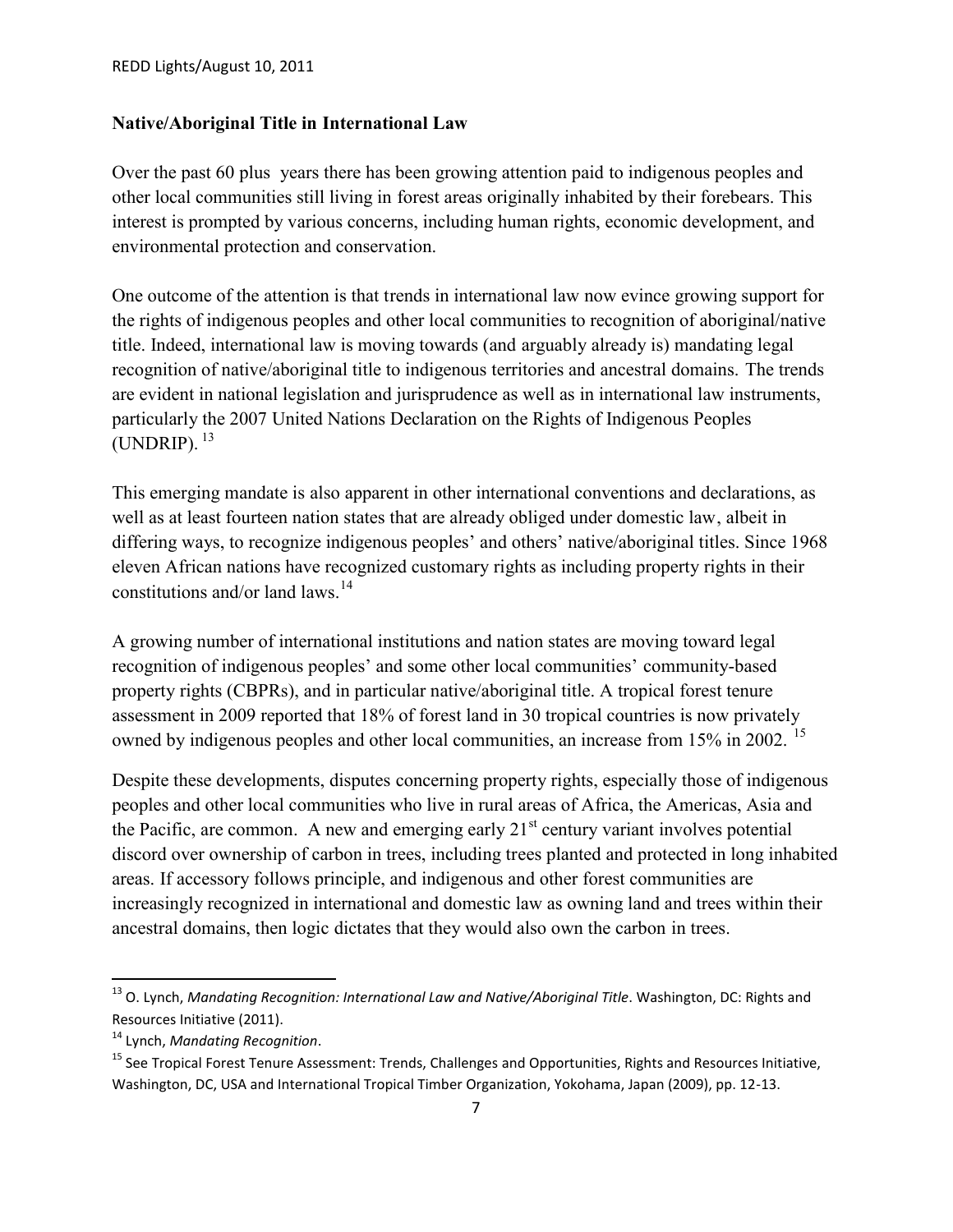The increasing frequency of conflicts over property rights to land, water, forests, trees, carbon and other natural resources is, in large measure, related to threatening global trends concerning human demography, consumption, pollution, violence, inequity, failed states, climate change and more. These trends increase and exacerbate already unprecedented demands on the regenerative capacities of remaining ecosystems. In widely varying degrees they jeopardize the precarious well-being of all human beings, especially and most immediately vulnerable groups directly dependent on natural resources for their very survival. Ironically, these groups have done the least to exacerbate climate change but may very well suffer the most. This is all the more reason to provide them with support and incentives for conservation and sustainable management of forest resources, including carbon in trees.

This sentiment was evident when the  $10<sup>th</sup>$  Conference of the Parties to the Convention on Biodiversity in October 2010 adopted the Aichi Nagoya Protocol, which is expected to enter into force in 2012. Building on Article 8(j) of the convention which mandates respect for the intellectual property rights of indigenous peoples, the convention adopted "historic decisions that will permit the community of nations to meet the unprecedented challenges of the continued loss of biodiversity compounded by climate change." <sup>16</sup> The protocol establishes a framework for balancing access to genetic resources on the basis of prior informed consent, taking into account traditional knowledge and the need for fair and equitable sharing of benefits.<sup>17</sup>

### **Local Communities, Biodiversity Conservation, Carbon Storage and Carbon Rights**

Local peoples' legal rights to equitable benefit sharing in regards to traditional knowledge and biodiversity, especially in regards to pharmaceutical products, is analogous to the issue of carbon ownership and traditional and sustainable management of forests, which are often reservoirs of biodiversity. In fact"[c]arbon rights are rather comparable to intellectual property rights that are intimately associated with an activity."<sup>18</sup> As such it can be reasonably asserted by analogy that carbon in trees is owned by the persons who own the trees, as intellectual property is owned by its creator. This is especially true when the trees have been planted and/or conserved by indigenous and other original, long term guardians of forests.

Not recognizing indigenous and some other local communities as owners of the trees and the carbon in them would threaten to disrupt traditional systems of sustainable natural resource management. Even worse, it would tend to undermine existing local incentives to plant and conserve trees. This would be the opposite of what REDD-plus purportedly aspires to achieve

<sup>16</sup> http://www.cbd.int/deoc/press/2010/pr-2010-10-29-cop-10-en.pdf.

<sup>&</sup>lt;sup>17</sup> For an in-depth analysis see H. Jonas, K. Bavikatte, H. Schrunn, "Community Protocols and Access and Benefit Sharing," *Asian Biotechnology and Development Review*, Vol. 12, No. 3, pp.49-76 (2010).

<sup>18</sup> Charlotte Streck. *REDDnet: Asia and the Pacific Bulletin DRAFT* (November 2010).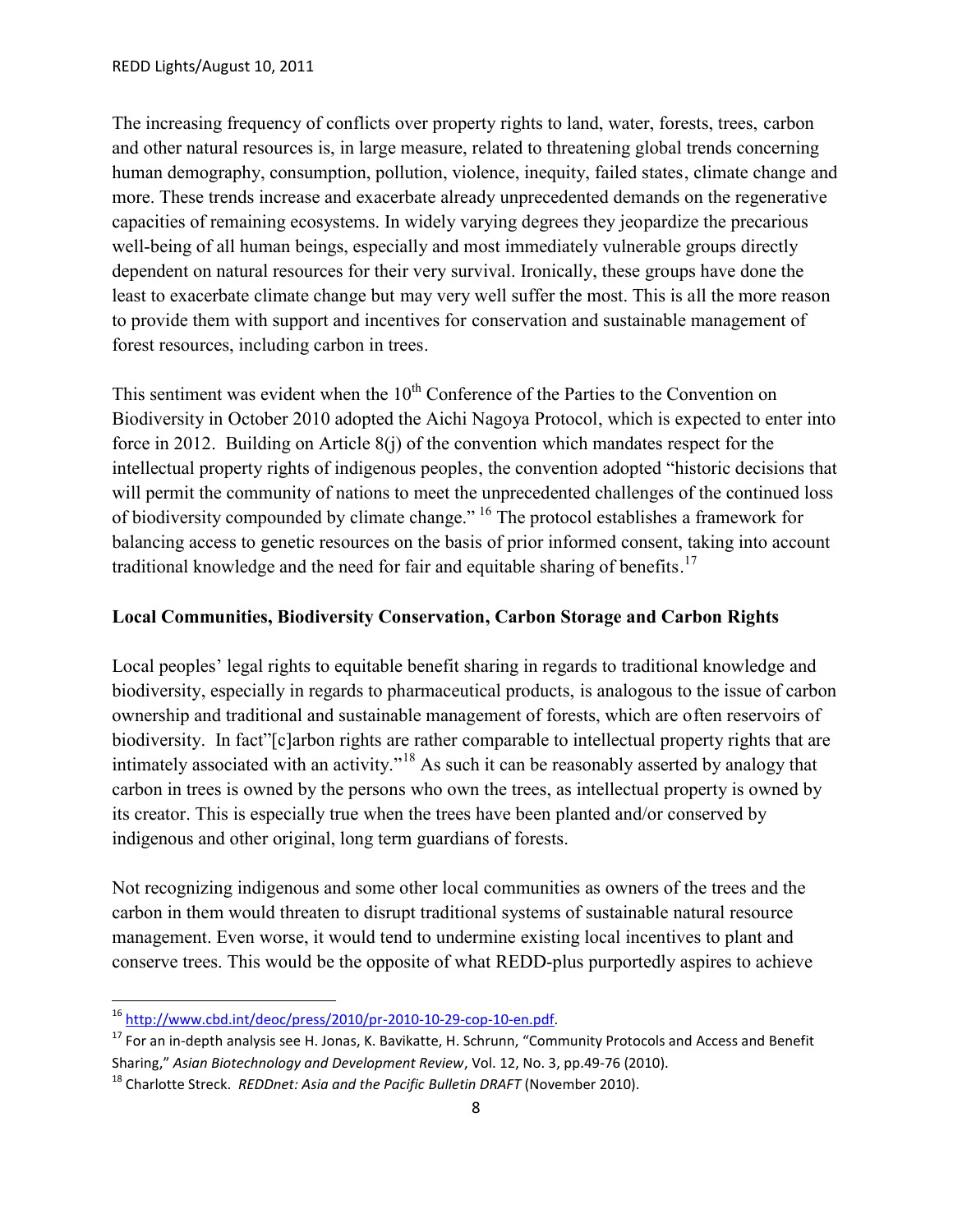and would violate important REDD-plus standards and safeguards agreed to at COP 16 in Cancun (See Box 2). $^{19}$ 

# **REDD-plus Safeguards** In implementing REDD-plus activities, the following safeguards should be promoted and supported: (a) That actions complement or are consistent with the objectives of national forest programmes and relevant international conventions and agreements;

(b) Transparent and effective national forest governance structures, taking into account national legislation and sovereignty; (c) Respect for the knowledge and rights of indigenous peoples and members of local communities, by taking into account relevant international obligations, national circumstances and laws, and noting that the United Nations General Assembly has adopted the United Nations Declaration on the Rights of Indigenous Peoples; (d) The full and effective participation of relevant stakeholders, in particular indigenous peoples and local communities: (e) That actions are consistent with the conservation of natural forests and biological diversity, ensuring that REDD-plus actions are not used for the conversion of natural forests, but are instead used to incentivize the protection and conservation of natural forests and their ecosystem services, and to enhance other social and environmental benefits;<sup>1</sup> (f) Actions to address the risks of reversals; (g) Actions to reduce displacement of emissions.

Source: Appendix II of The Cancun Decision on Long-term Cooperative Action, http http://unfccc.int/resource/docs/2010/cop16/eng/07a01.pdf#page=2

Simply put, many rural peoples are guardians and stewards of forests and other natural resources, including biodiversity reservoirs and carbon sinks, and possess important local knowledge for managing these resources sustainably. Of course, local conditions and cultures vary and not all local people, including indigenous people, respect, protect and sustainably manage their natural environments. But all of them are human beings and have inherent rights simply by virtue of being human. What else gives meaning to the term "human rights"?

The increasing legal support for environmental justice and meaningful participation by vulnerable groups, including indigenous peoples and other local communities, is not only motivated by concerns about basic fairness. Rather, it is a rational response to a growing body of research that demonstrates the vital role local knowledge and incentives play in the conservation of biological and other resources, including carbon stored in trees.

<sup>&</sup>lt;sup>19</sup> A company in the state of Minas Gerais, Brazil named Plantar obtained certification from the Forest Stewardship Council (FSC) in 1997 to sell carbon credits for a eucalyptus plantation under the auspices of the Clean Development Mechanism (CDM), a precursor to REDD-plus and a mechanism of the United Nations Framework Convention on Climate Change (UNFCCC). Obviously, FSC and the Brazilian government acquiesced in Plantar's claim of being owner of the carbon in the plantation's trees, which if nothing else is a precedent for local community ownership of carbon in trees.In the case of Plantar, however, "[d]ozens of NGO from Brazil and around the world submitted a letter to the Executive Board of the CDM ... to protest this UN body's official registration of the Plantar project as a CDM project." World Rainforest Movement, Monthly Bulletin, Issue 163, February 2011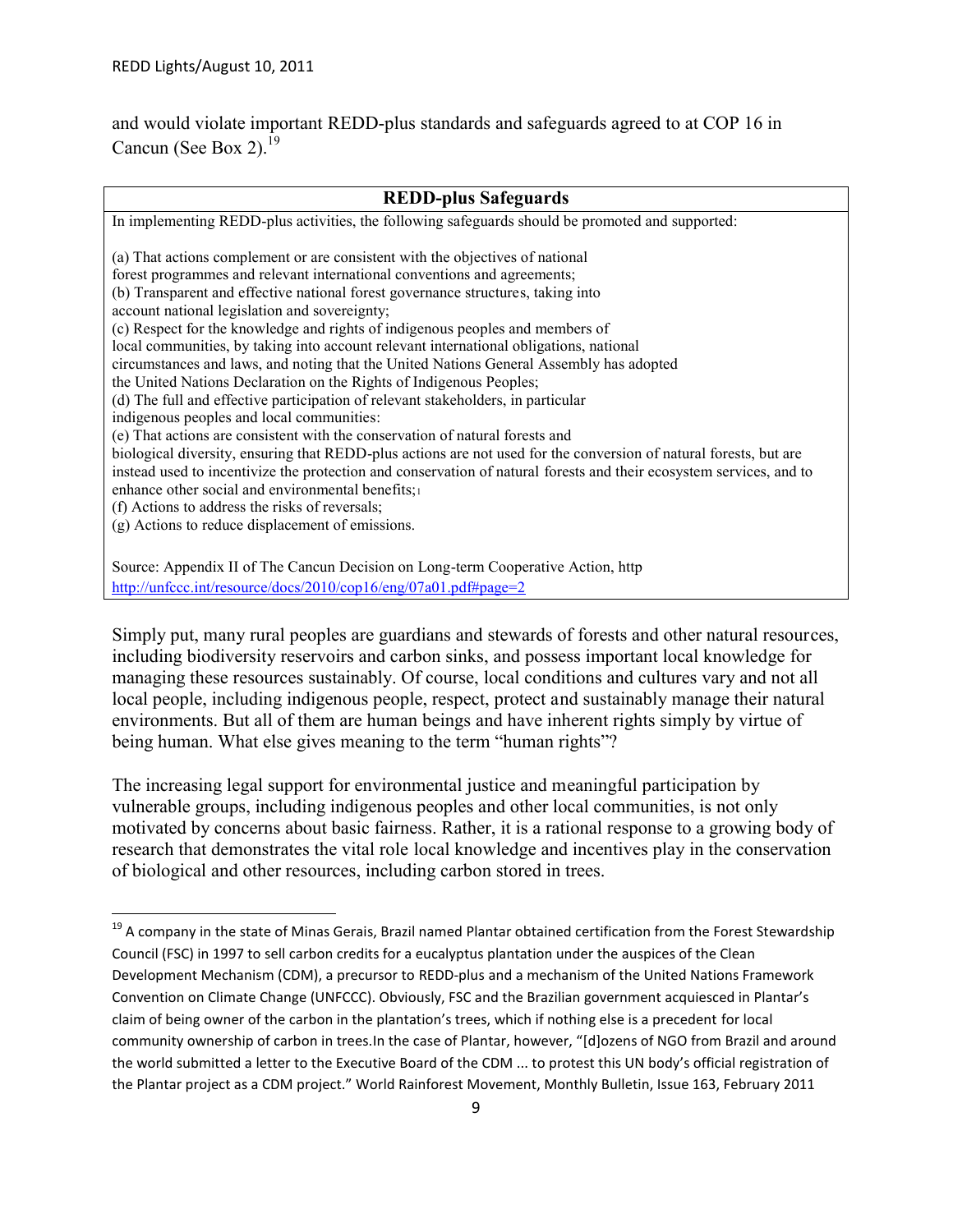It has been demonstrated that when forest communities have a right to participate in local governance, including making rules concerning the use and management of forest resources, there is a greater likelihood of more livelihood benefits and higher levels of biodiversity.<sup>20</sup> "Fortunately, the need to prepare for climate change also brings new opportunities for sustainable policy agendas, including a broader role for CBNRM."<sup>21</sup>

A report by the World Bank no less concluded that the amount of forest cover and biodiversity within indigenous territories is higher than expected, and much higher than within strict protected zones and areas not inhabited by indigenous peoples.<sup>22</sup> Indeed, the

Well-documented, extensive geographic overlap of forests and indigenous peoples suggest that, for REDD to be successful, it will be necessary to prioritize attention to indigenous lands in ways that strengthen, and do not undermine, opportunities for self determination and development.<sup>23</sup>

Stated differently, a forest carbon law that is unfair because it ignores native title rights, or local people do not understand the abstract aspects of a REDD-plus project, or benefits do not flow to nearby local communities is less likely to be sustainable and effective. It might even generate anti-REDD-plus sentiments and resistance, which would adversely affect the prospects for successful REDD-plus initiatives. Especially in regards to forests that have been traditionally

<sup>20</sup> L. Persha, A. Agrawal and A. Chhatre. *Social and Ecological Synergy: Local Rulemaking, Forest Livelihoods, and Biodiversity Conservation*. Ann Arbor: International Forestry Resources and Institutions (2011).http://www.rightsandresources.org/publication\_details.php?publicationID=2233.

<sup>&</sup>lt;sup>21</sup> T. LaViña and V. Yu. "CBNRM, Globalization, and International Law: Global Trends and the Foundations for a Community-Based Response: in K. Gollin and J. Kho, eds. *After the Romance: Communities and Environmental Governance in the Philippines* (2008), p. 244.

<sup>22</sup> A. Nelson and K. Chomitz, *Do Protected Areas Reduce Deforestation? A Global Assessment with Implications for REDD*, Washington, DC: World Bank Independent Investment Group (2009). http://rightsandresources.org/ publication details.php?publicationID=1373. Included in the assessment was proof, using satellite imagery, that biodiversity conservation is higher within indigenous peoples' territories than outside, two times higher than expected. See also A, Agrawal, Livelihoods, Carbon and Diversity on Community Forests: Trade-offs or Win Wins. Presented in Oslo at the Rights Resources Initiative and RFN Conference on Rights, Forests and Climate Change (October 2008) (mimeo); J. Igoe, "Measuring the costs and benefits of conservation to local communities," *Journal of Ecological Anthropology*, Vol. 10, pp. 72-77 (2006); World Resources Institute, "The Wealth of the Poor: Managing Ecosystems to Fight Poverty," *World Resources Report 2005*; A. Molnar, S. Scherr and A. Khare. *Who Conserves the World's Forests? Community-Driven Strategies to Protect Forests and Respect Rights*, Washington, DC: Rights and Resources Initiative (2004); Ed Ayres. Mapping the Nature of Diversity: A Landmark Project Reveals a Remarkable Correspondence between Indigenous Land Use and the Survival of Natural Areas (2003) http://www.worldwatch.org/node/533; J. Alcorn, "Indigenous Peoples and Conservation," *Conservation Biology* 424 (1993).

<sup>&</sup>lt;sup>23</sup> J. Alcorn. Getting REDD Right: Best Practices that Protect Indigenous Peoples' Rights and Enhance Indigenous Livelihoods (mimeo). Paper prepared for the InterAmerican Development Bank (2010).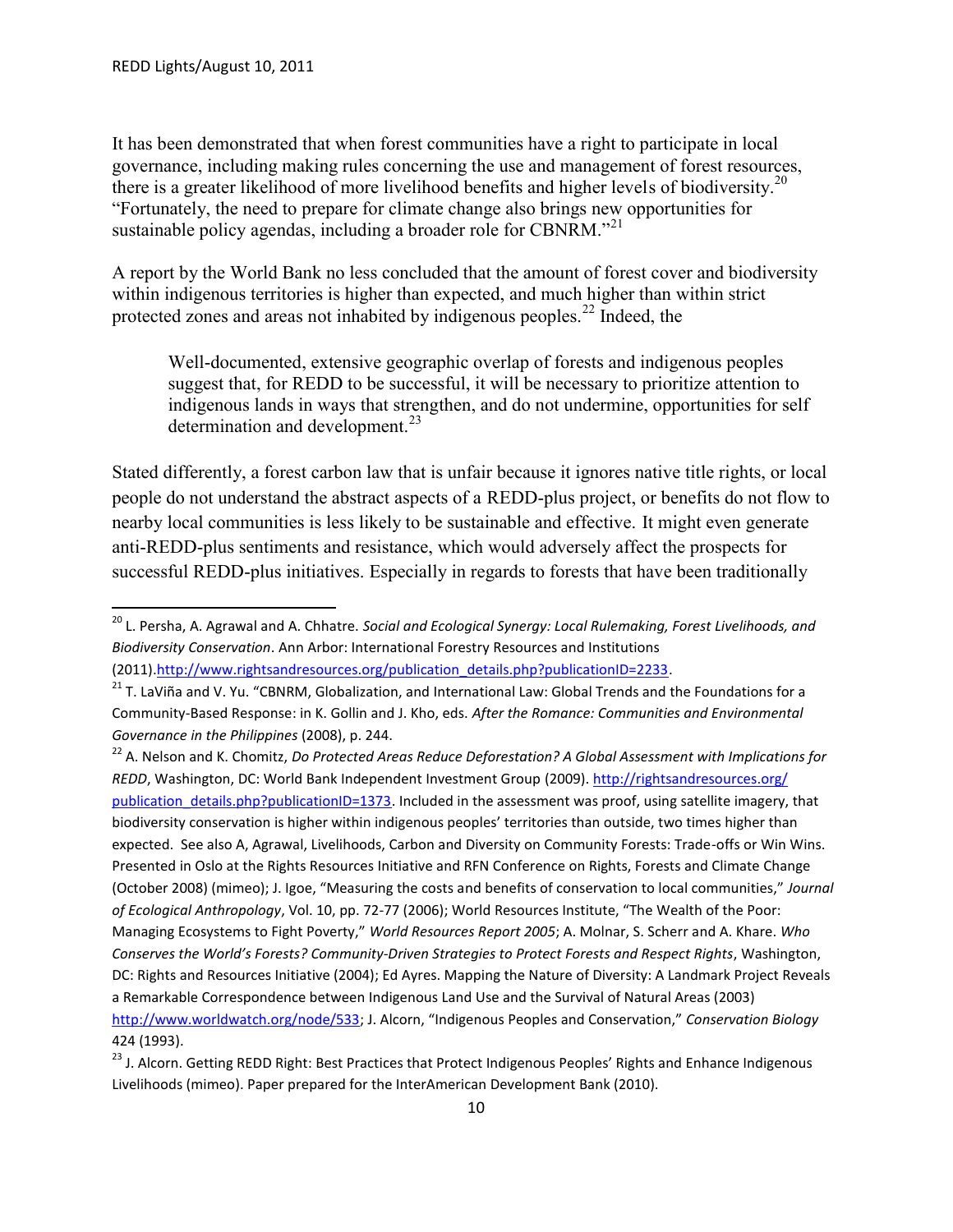protected, economic benefits flowing from REDD-plus projects will generate good will and encourage the continuation of sustainable practices. Failure to heed this cautionary insight should, by now, be obvious: "Potential conflict over rights to carbon is already emerging where national forest policy and customary forest rights are not synchronized."<sup>24</sup>

There is also new evidence that a carbon market may not work unless there is a rigorous system of safeguards that accompany its establishment. A new study by a private entity specializing in commodities markets has found that

the uncertain definition of the forest carbon commodity, the low percentage of final value to the forest carbon producers, and the lack of a production system where the commodities quality, sale and transfer can be easily and independently verified, all result in a very risky and substandard market – that will not only not reduce deforestation, but that could be easily manipulated and cause more destruction.<sup>25</sup>

The specific challenge is to access private sector funding to leverage public financing for carbon storage. Clarifying property rights in favour of those who already protect forests, including the carbon stored in them, is one important step.

## **United Nations Declaration on the Rights of Indigenous Peoples (UNDRIP)/Free Prior Informed Consent (FPIC)**

The favourable trend in international law for the legal recognition of native/aboriginal title is especially evident in the United Nations Declaration on the Rights of Indigenous Peoples (UNDRIP), which was adopted by the General Assembly on 13 September 2007.<sup>26</sup>

<sup>24</sup> "Carbon Rights and Potential Risks to Local Communities," *REDDNet: Asia and Pacific Bulleting DRAFT* (November 2010). When New Zealand announced in 2002 that it would retain ownership of carbon in trees planted after 1990 "a surge in deforestation figures ... was linked to forest owner's attempts to avoid liabilities associated with the implementation of government policy." The policy decision was subsequently reversed. A. Savaresi and E. Morgera. "Ownership of Land, Forest and Carbon" in *Legal Frameworks for REDD*, p.26.

<sup>&</sup>lt;sup>25</sup> The Munden Project. REDD and Forest Carbon: Market-Based Critique and Recommendations (2011) http://www.rightsandresources.org/publication\_details.php?publicationID=2215. See also M. Shapiro, "Conning the Climate: Inside the Carbon-Trading Shell Game," *Harper's Magazine* (February 2010).

<sup>26</sup> See www.un.org/esa/socdev/unpfii/en/drip.html. See also http://www.un.org/News/Press/docs//2007/ ga10612.doc.htm; http://www.iwgia.org/sw248.asp; World Bank Operational Policy 4.10 of 2005.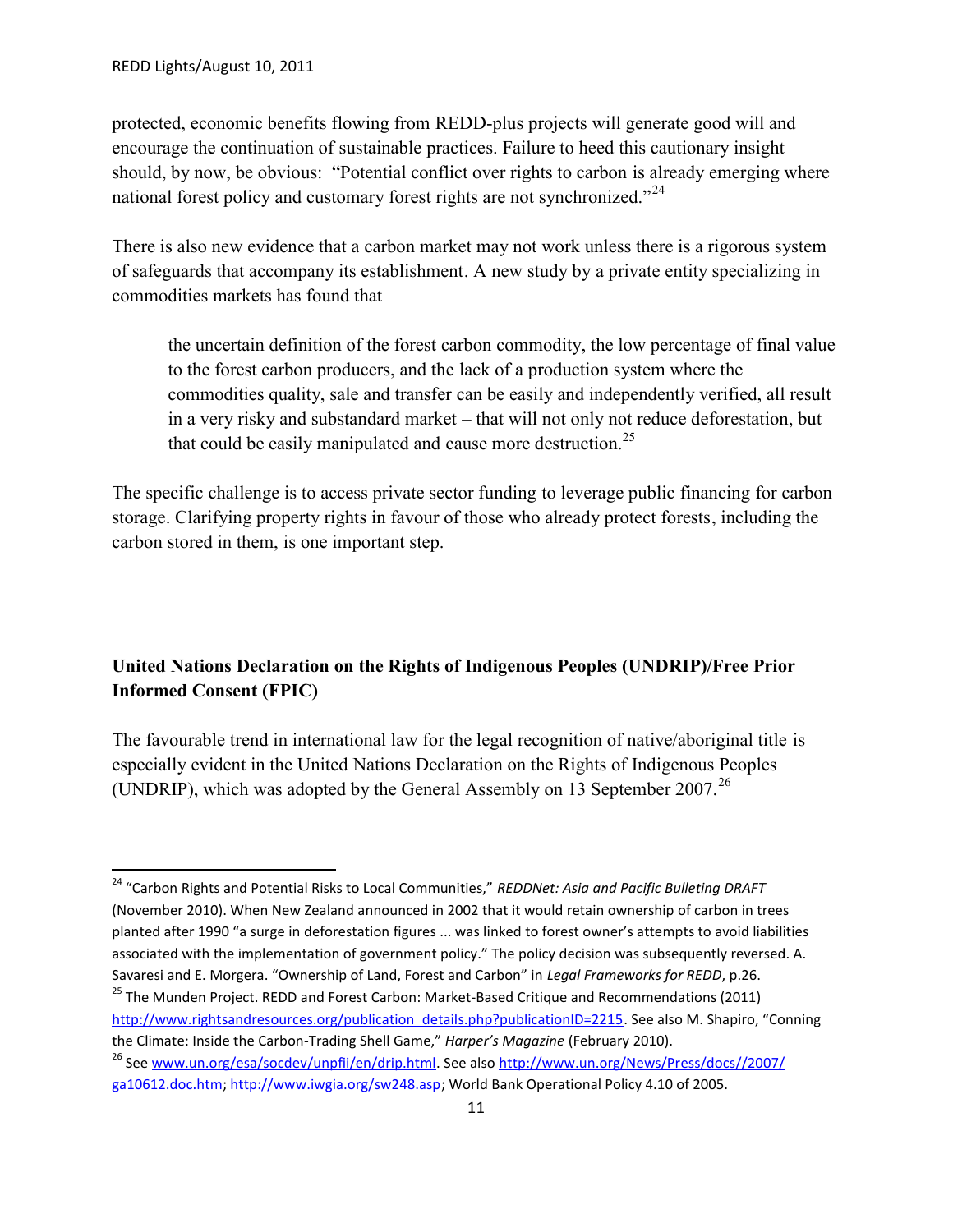The UN Declaration on the Rights of Indigenous Peoples provides a basis for demanding greater and more meaningful participation in international decision making processes. Unlike other legal instruments, the Declaration does not limit the requirement for consultation and cooperation to the national level.<sup>27</sup>

In terms of property rights, Article 26 of UNDRIP is explicit. It provides that

- 1. Indigenous peoples have the right to the lands, territories and resources which they have traditionally owned, occupied or otherwise used or acquired.
- 2. Indigenous peoples have the right to own, use develop and control the lands territories and resources that they possess by reason of traditional ownership or other traditional occupation or use, as well as those which they have otherwise acquired.
- 3. States shall give legal recognition and protection to these lands, territories and resources. Such recognition shall be conducted with due respect to the customs, traditions and land tenure systems of the indigenous peoples concerned.<sup>28</sup>

Additionally, the emerging norm of FPIC is interwoven in UNDRIP, which explicitly mentions it five times. FPIC manifests another positive trend in international law that is supportive of the rights, interest and well-being of local rural communities regarding the natural resources they depend on for their lives and livelihoods.<sup>29</sup> Similar to community-based property rights (CBPRs),<sup>30</sup> the right to prior informed consent of indigenous and other local communities can be

<sup>30</sup>For definition and description of CBPRs see Chapter One of O. Lynch and E. Harwell, *Whose Natural Resources? Whose Common Good? Towards a New Paradigm of Environmental Justice and the National Interest in Indonesia.* Washington, DC: Center for International Environmental Law (CIEL) (2002). www.ciel.org/Publications/

<sup>&</sup>lt;sup>27</sup> Foundation for International Law and Development (FIELD). Ways for Indigenous Peoples groups to advance adaptation concerns and solutions through international fora (mimeo.). Prepared for the Inuit Circumpolar Council in Alaska (2009).

<sup>28</sup> http://www.un.org/esa/socdev/unpfii/drip.html.

<sup>&</sup>lt;sup>29</sup> A. Perrault, K. Herbertson and O. Lynch, "Partnerships for Success in Protected Areas: The Public Interests and Local Community Rights to Prior Informed Consent (PIC)," *The Georgetown International Environmental Law Review* Vol. XIX, No. 3 (2007). See also F. McCay, FPIC in International and Domestic Law, Address at the Briefing for World Bank Executive Directors on Free Prior Informed Consent (2004), available at http://www.bicusa.org/bicusa/issues/FPIC\_briefing\_documents.pdf.

Whose\_Resources\_3-27-02.pdf. See also O. Lynch, Promoting Legal Recognition of Community-Based Property Rights, Including the Commons: Some Theoretical Considerations. Presented at a Symposium of the International Association for the Study of Common Property and the Workshop in Political Theory and Policy Analysis, Indiana University, Bloomington, 1999 www.indiana.edu/~iascp/symposium99.html. CBPRs could include customary use, collective rights, usufruct rights that may or may not also include rights to underlying land, easements, and in some cases fee simple title; and may or may not be recognized by national or local authorities, and may or may not overlap or conflict with other property rights or claims. For more on customary tenure see R. Crocombe, "An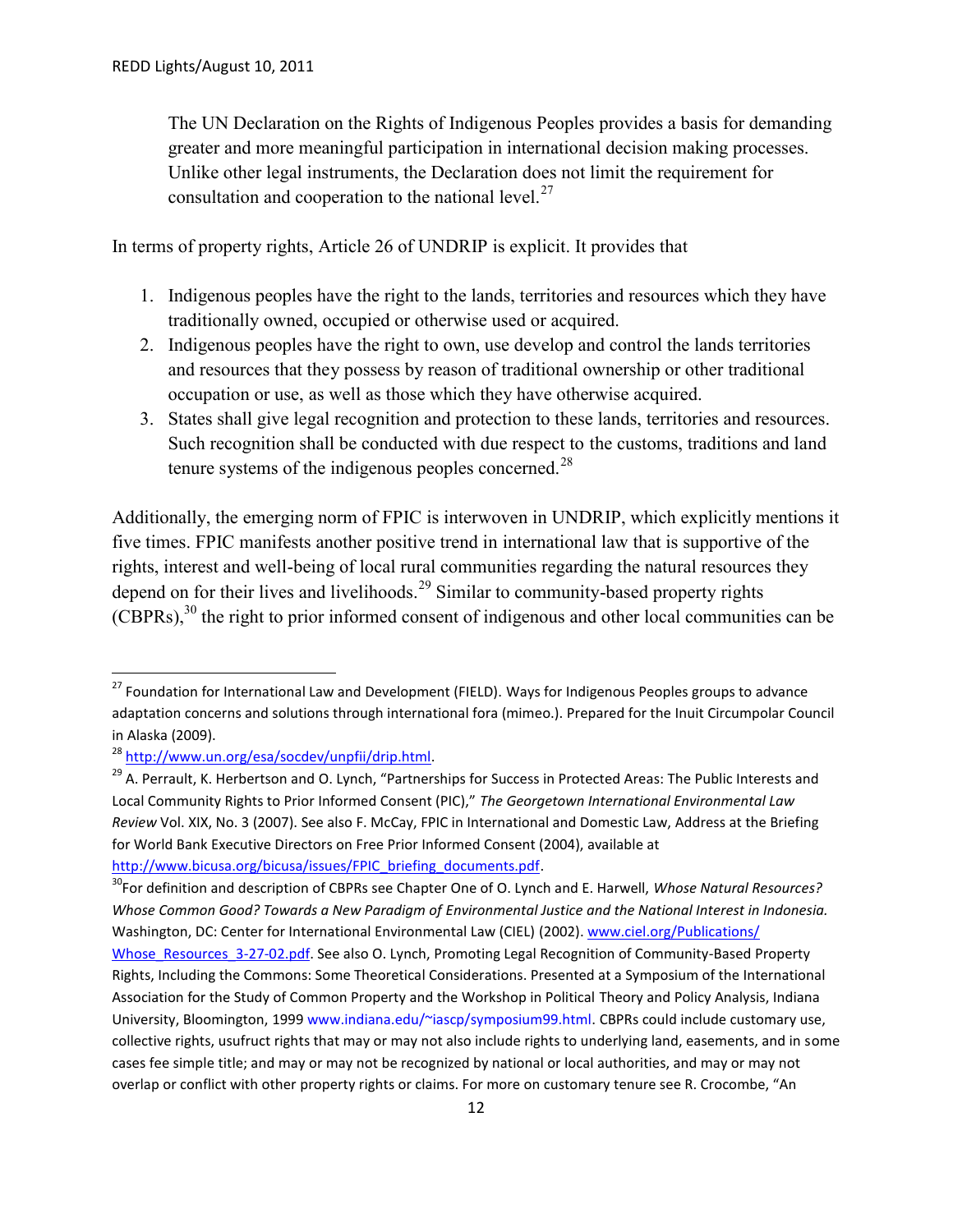viewed as a human right that derives its authority from and is recognized not only by international law, but also natural law concepts. As such the existence of a right to FPIC is not necessarily dependent on governments or any creation, grant or recognition by a particular nation state  $31$ 

Besides UNDRIP, the International Labour Organization (ILO) Convention No. 169 Concerning Indigenous and Tribal Peoples in Independent Countries also bolsters the assertion that indigenous people own the carbon in the trees within their ancestral territories. Article 15 provides that

The right of the peoples concerned to the natural resources pertaining to their lands shall be specially safeguarded. These rights include the right of these peoples to participate in the use, management and conservation of these resources  $32$ 

A consortium of leading international environmental NGOs, including the World Conservation Union (IUCN), the World Commission on Protected Areas (WCPA) and the World Wide Fund for Nature/World Wildlife Fund (WWF), promulgated a Joint Policy Statement on Principles and Guidelines on Indigenous and Traditional Peoples and Protected Areas. In it they agreed that "rights should be respected in relation to the lands, territories, waters, coastal seas and other resources which they traditionally owned or otherwise occupy or use, and which fall within protected areas."33

These institutions and many more, including other NGOs and the World Bank and other multilateral lending entities, are publicly committed to honour UNDRIP and comply with its provisions on FPIC. And there has been some success in the Philippines, Indonesia and beyond.

NGO supported efforts to support customary communities' assertion of their right to FPIC through awareness-raising, human rights training, assistance with participatory mapping and negotiations have met with some success.<sup>34</sup>

Approach to Analysis of Land Tenure Systems," in *Land Tenure in the Pacific*, R. Crocombe, ed. Melbourne: Oxford University Press (1971).

<sup>&</sup>lt;sup>31</sup> O. Lynch, Promoting Legal Recognition of Community-Based Property Rights *ibid*.<br><sup>32</sup> http://www.ilo.org/ilolex/cgi-lex/convde.pl?C169. Article 15, Section 2 addresses "cases in which the State retains ownership of mineral or sub-surface resources or rights to other resources pertaining to lands" does not apply. Most states have never claimed ownership of carbon in trees and therefore they cannot be said to have "retained" ownership.

<sup>33</sup> IUCN, WCPA & WWF, Joint Policy Statement on Indigenous and Traditional Peoples and Protected Areas: Principles and Guidelines (1996). http://www.ww.fi/www/uploads/pdf/indigenous\_people\_people\_policy.pdf.

<sup>34</sup> M. Colchester. Free, *Prior and Informed Consent: Making FPIC work for forests and peoples.* New Haven: The Forest Dialogue, Research Paper No. 11 (2010).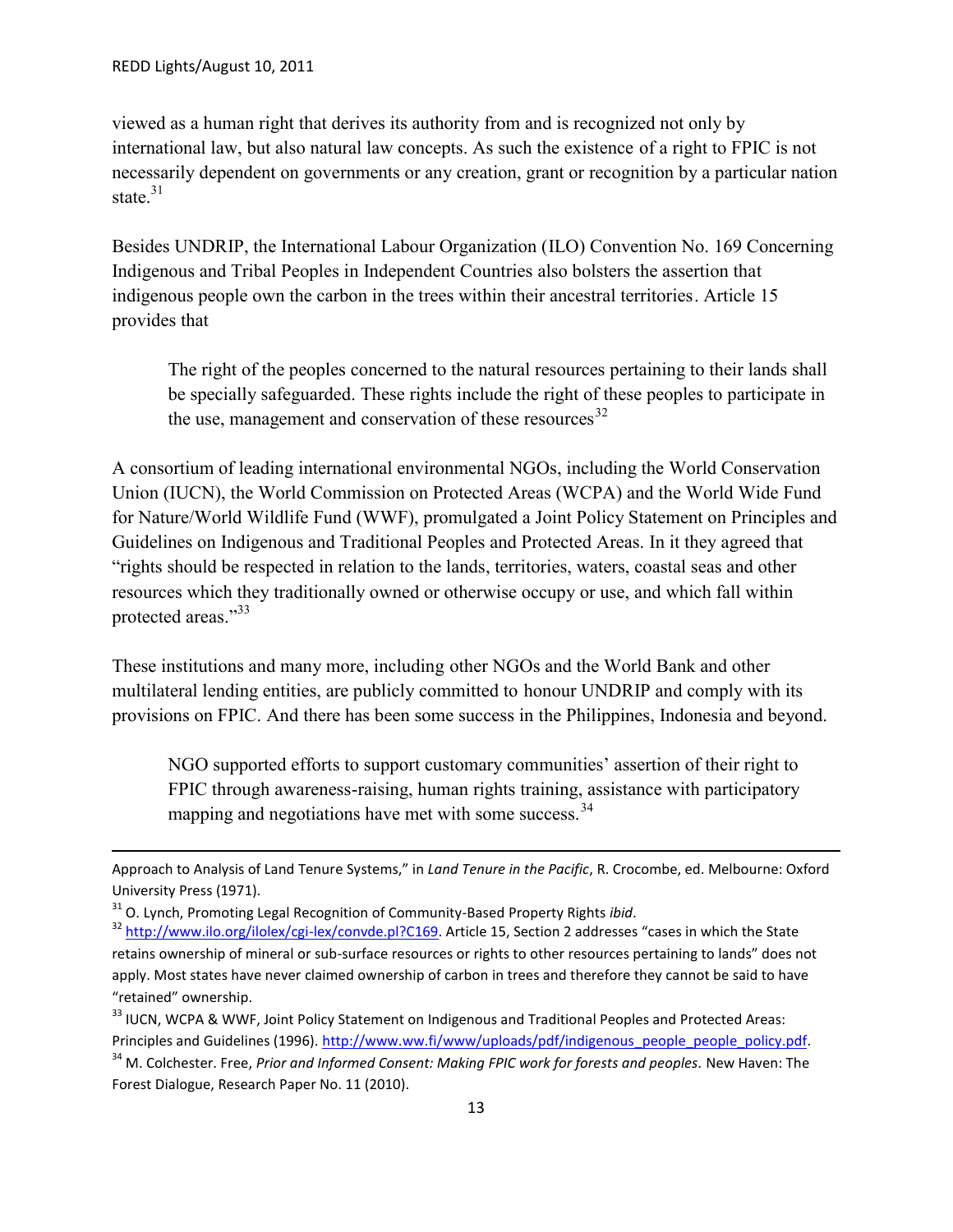### **Human Rights and International Law**

The human rights dimension of climate change is receiving more attention.<sup>35</sup> More generally, the broadening concept of international environmental justice and the duty to promote and protect it reflects an ever more globally acknowledged basic minimal moral principle: human beings, including those belonging to indigenous and other local communities, have a basic human right to participate effectively in official decision-making processes that directly impact the natural resources they conserve and depend on.

As recognized in a growing number of international law instruments and judicial decisions, human rights are an indivisible bundle of rights that should be acknowledged and respected.<sup>36</sup> By now it is likewise evident that sustainable development and environmental justice are symbiotically related, compatible, and need be jointly pursued.<sup>37</sup> These legally cognizable and often complementary rights constitute a progressive and impressive array of  $20<sup>th</sup>$  Century advances in legal norms within and among our human community.

The UN Universal Declaration of Human Rights best expresses the right to human existence and dignity.<sup>38</sup> Other human rights relevant to processes for securing legal recognition of native/aboriginal title including the right to carbon in trees, include the right to development,<sup>39</sup>

<sup>35</sup> See e.g. International Council on Human Rights Policy. *Climate Change and Human Rights: A Rough Guide*. Geneva (2008).

<sup>&</sup>lt;sup>36</sup> The UN Covenant on Civil and Political Rights states unequivocally in Part Three, Article 6 that "Every human being has an inherent right to life." For a list of internationally recognized human rights instruments see http://umn.edu/humanrts/links.

<sup>&</sup>lt;sup>37</sup>The 1993 Vienna Declaration and Program of Action states in Part I, para. 11 that "The right to development should be fulfilled so as to meet equitably the developmental and environmental needs of present and future generations.

 $38$  The Preamble of the UN International Convention of Civil and Political Rights affirms that this right to human life "arises "from the inherent dignity of the human person."

<sup>&</sup>lt;sup>39</sup> www.un.org/documents/ga/res/41/a41r128.htm The charter of the UN includes development as among the goals of its agenda for economic and social development. Article 23 of the Declaration on the Rights of Indigenous Peoples elaborates: "Indigenous peoples have the right to determine and develop priorities and strategies for exercising their right to development. In particular, indigenous peoples have the right to be actively involved in developing and determining health, housing and other economic and social programmes affecting them and, as far as possible, to administer such programmes through their own institutions." The African Charter on Human and Peoples' Rights states in its Preamble "it is henceforth essential to pay a particular attention to the right to development and that civil and political rights cannot be dissociated from economic, social and cultural rights in their conception as well as universality and that the satisfaction of economic, social and cultural rights is a guarantee for the enjoyment of civil and political rights."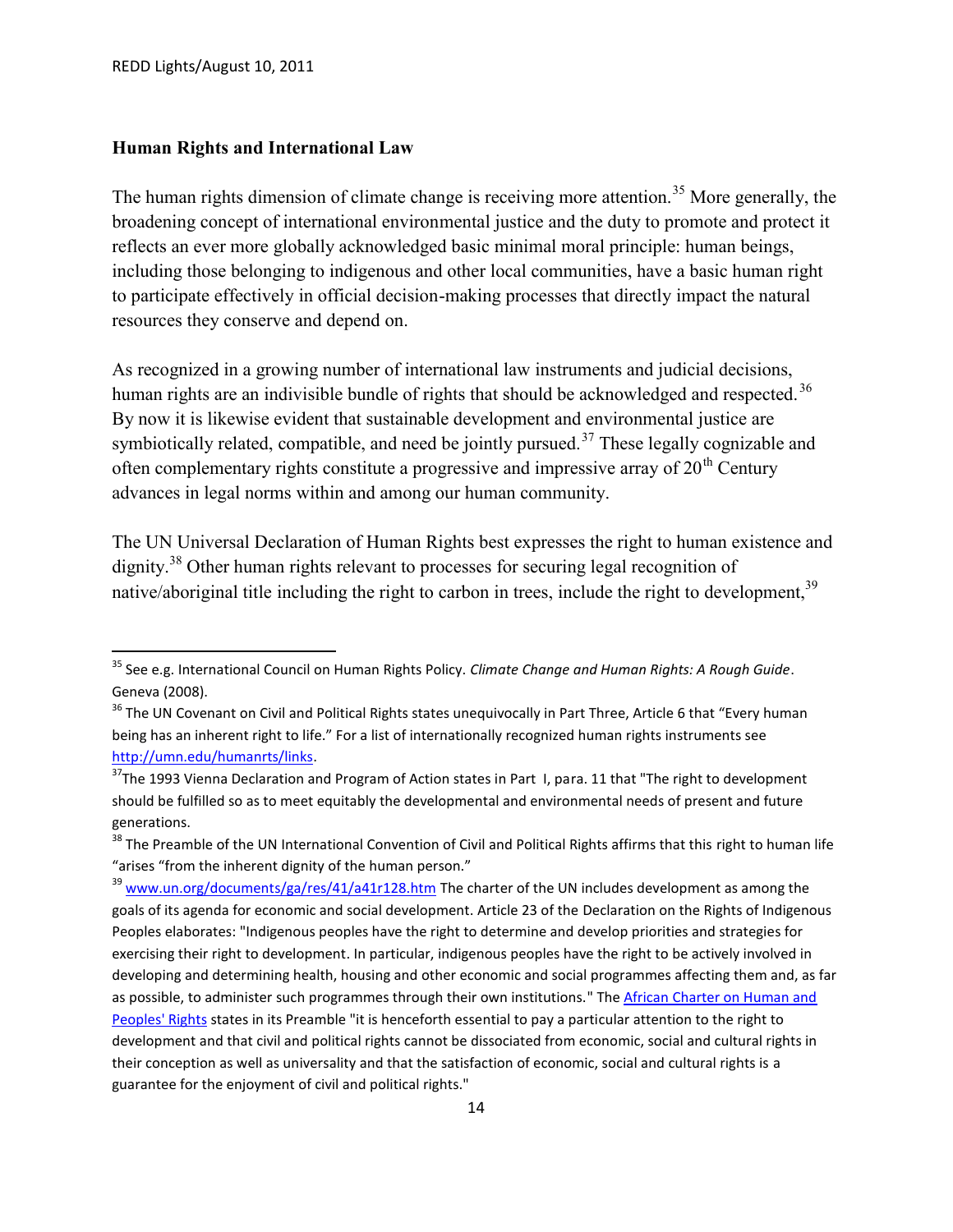the right to participate,<sup>40</sup> the right to assemble,<sup>41</sup> the right to information,<sup>42</sup> the right to fair adjudication and equitable redress of grievances, $43$  the right to share the benefits of genetic resources located within indigenous territories,<sup>44</sup> the right to the conservation and protection of the environment,<sup>45</sup> the right to freedom of religion,  $46$  and the right to cultural integrity.<sup>47</sup> Some of these rights, and others, are expanded upon in Agenda 21 that emerged from the UN Conference on Sustainable Development held in Rio de Janeiro during 1992.<sup>48</sup>

## **Rights Based Approaches, Payment for Ecological Services, Access and Benefit Sharing**

Although not explicitly concerned with carbon or property rights, the following three initiatives are concerned with human rights, participation and environmental justice. These concerns animate this paper, including its purpose and objectives, and have at least indirect relevance to the question of who owns the carbon in trees.

As noted previously, human rights are often complex and overlapping. One way to avail of them more effectively is by invoking Rights Based Approaches (RBAs). RBAs are emerging processes for learning and exploring, mostly by the conservation community that is not widely

<sup>&</sup>lt;sup>40</sup> Article 25 of the UN Covenant on Civil and Political Rights promotes democratic government based on the consent of people and in conformity with the principles of the Covenant. The Covenant is largely concerned with elections, rights to vote, run for office, assemble, etc. Remarkably, except for UNDRIP and the Aarhus Convention for Europe, as of 2010 there is no widely recognized right in international law ensuring that individuals and local communities can participate in environmental decisions that directly impact on their lives and livelihoods. <sup>41</sup> Article 20, UN Universal Declaration of Human Rights. Article 20 of the UN Covenant on Economic, Social and

Cultural Rights contains some of the most significant international legal provisions relevant to this paper, including rights to social protection, to an adequate standard of living, to education and enjoyment of the benefits of cultural freedom and scientific progress. It also provides equal rights for women and men; the right to just and favorable conditions of work; the right to protection and assistance to the family; the right to adequate standard of living; the right to education; the right to take part in cultural life; and the right to enjoy the benefits of scientific progress and its applications. These rights were reaffirmed anew a half century later in the 2007UN DRIP.

<sup>&</sup>lt;sup>42</sup> Article 19, UN Universal Declaration of Human Rights.

 $43$  Article 6(1), European Convention on Human Rights.

<sup>&</sup>lt;sup>44</sup> Article 8(i), UN Convention on Biodiversity. See also P. Gepts. "Who Owns Biodiversity and How Should the Owners Be Compensated," *Plant Physiology* , Vol. 134, pp. 1295–1307 (April 2004) http://www.plantphysiol.org. <sup>45</sup> UN Declaration on the Right of Indigenous Peoples, Article 29.

<sup>&</sup>lt;sup>46</sup> Article 18, UN Universal Declaration of Human Rights.

<sup>&</sup>lt;sup>47</sup> See D. Ayton-Shenker, The Challenge of Human Rights and Cultural Diversity, United Nations Background Note (1995) http://www.un.org/rights/dpi1627e.htm.

<sup>48</sup> http://www.un.org/esa/dsd/agenda21.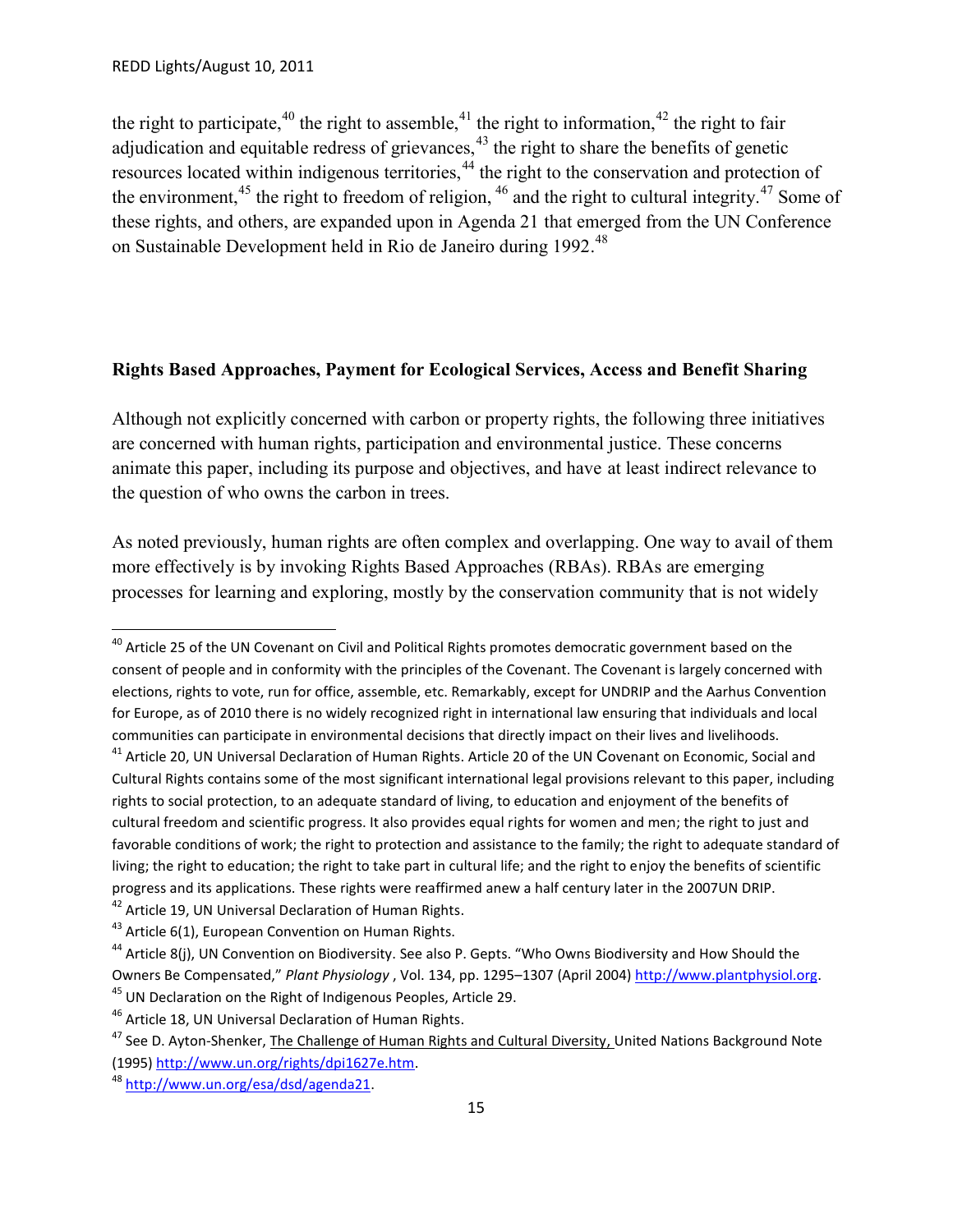known for appreciating local knowledge and its contribution to sustainable development and environmental justice. RBAs encompass holistic initiatives to address human rights and environmental justice on the project level. They are premised on the assumption that human rights are integrally and symbiotically interrelated, and that human beings have rights by virtue of being human. RBAs are also not limited to just promoting participation.

If successful rights-based approaches are to be developed, they must be evaluated against criteria that differentiate them from efforts to tweak the system to promote "participation" within the existing conservation management paradigm.<sup>49</sup>

Some environmental organizations have begun to invoke RBAs to explore and learn from the relationships between biodiversity conservation and upholding human right.<sup>50</sup> The Safeguards for REDD-plus can be seen as promoting a RBA by establishing standards of just behaviour and outcomes that are expected to be complied with.

Conceptually payment for ecosystem services (PES) is somewhat more akin to what the designers of REDD-plus have in mind. In return for reforesting and conserving existing forests, as well as conserving biodiversity and providing hydrological services, individuals are financially rewarded. The program is based on the notion that those who maintain and preserve environmental services should be paid by those who benefit without also preserving. It merits emphasizing, however, that at present most ecosystem services that are already being provided by indigenous and other local communities are undervalued or, more commonly, are accorded no financial value whatsoever. In fact, local providers of ecosystem services are still more often blamed for environmental degradation than appreciated for the services provided.<sup>51</sup>

Payments for Ecosystem Services are being made in Costa Rica, Bolivia, Ecuador, Mexico, South Africa, India and the United States. Costa Rica may provide the best practical and tested example of payment for environmental services. Its experience "shows that a government can reduce deforestation and provide direct economic benefits to poor rural dwellers at low costs."<sup>52</sup> The program was introduced in 1996. Forestry Law 7575 established FONAFIFO (National Forest Financing Fund). It pays landowner conserving forests about US\$64 per year, those reforesting receive approximately \$US 816 per hectare, per year. Between 1997 and 2004

 $49$  J. Alcorn and A. Royo, "Conservation's engagement with human rights: "Traction", "slippage", or avoidance? *Policy Matters*, Vol. 15 (2007).

<sup>50</sup> See e.g. J. Campese, T. Sunderland, T. Greiber and G. Oviedo, eds. *Rights Based Approaches: Exploring issues and opportunities for conservation.* Bogor: Center for International Forestry Research (2009); T. Greiber, M. Janke, M. Orellana, A. Savaresi and D. Shelton. *Conservation with Justice: A Rights-based Approach*. Gland: IUCN (2009).

<sup>51</sup> Forest Trends, the Katoomba Group and United Nations Environment Programme. *Payments for Ecosystem Services: Getting Started A Primer* (2008)

<sup>52</sup> D. Takacas, *Forest Carbon: Law and Property Rights,* p. 40.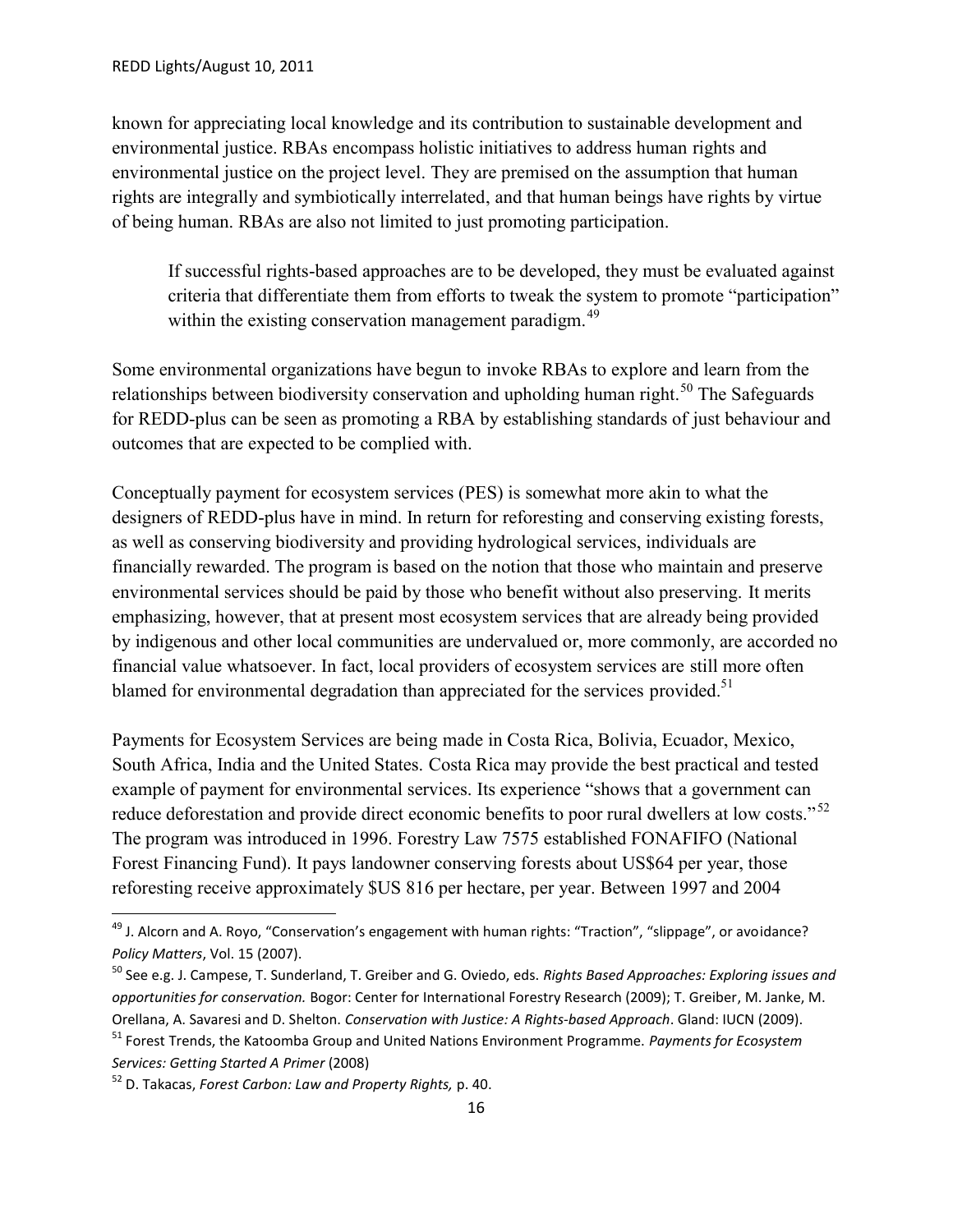FONAFIFO spent US\$200 million on approximately 7000 individual landowners covering 460,000 ha under its PES program. The demand to participate in Costa Rica's PES program, however is high and only 25 percent of demand is met.

By making undifferentiated payments no matter what the quality of land and what the threat of deforestation, Costa Rica streamlines its process ... but at the same time may not be making wise, targeted use of its limited carbon sequestration PES funds.<sup>53</sup>

Costa Rica is now shifting to a strategy of identifying carbon buyers first and then finding sellers of sequestration services in contrast to the reverse strategy that has originally guided the program.

Access and benefit sharing (ABS) was previously mentioned in the context of the Aichi Nagoya Protocol. The 2010 protocol to the UN Biodiversity Convention of 1992 is based on Article 8(j) of the convention and establishes a framework for balancing access to genetic resources on the basis of prior informed consent, traditional knowledge and fair and equitable sharing of benefits, mostly derived from pharmaceutical products.<sup>54</sup> ABS is still mostly centered on biodiversity conservation and environmental justice concerns, but it is also relevant to climate justice issues. Its relevance however is yet to be articulated and applied in the context of who owns or has access to and opportunities for benefit sharing of carbon in trees.<sup>55</sup>

### **The Philippines Experience**

According to the Department of Environment and Natural Resources (DENR) Forest Management Bureau (FMB) and the National Mapping and Resources Information Authority (NAMRIA) in 2003 the amount of forest cover in the Philippines was only 7.17 million ha out of 30 million ha. With an annual forest loss of 157,000 ha or 2.1 % between 2000 and 2005, the Philippines deforestation rate remains among the highest in the world.

A comprehensive policy and institutional framework on natural resource management, including forests, exists in the Philippines. Despite enactment of the 2009 Climate Change  $Act<sup>56</sup>$  and the creation of the Climate Change Commission, however, there is still no specific legal framework

<sup>53</sup> *Ibid*.

<sup>54</sup> See H. Jonas, K. Bavikatte, H. Schrunn, "Community Protocols and Access and Benefit Sharing," *Asian Biotechnology and Development Review*, Vol. 12, No. 3, pp.49-76 (2010)

<sup>&</sup>lt;sup>55</sup> For background on ABS see Biodiversity Access and Benefit-Sharing Policies for Protected Areas: An Introduction http://ias.unu.edu/binaries/ UNUIAS\_ProtectedAreasReport.pdf. See also http://www.icimod.org/abs.

<sup>56</sup> Republic Act No. 9729 (2009).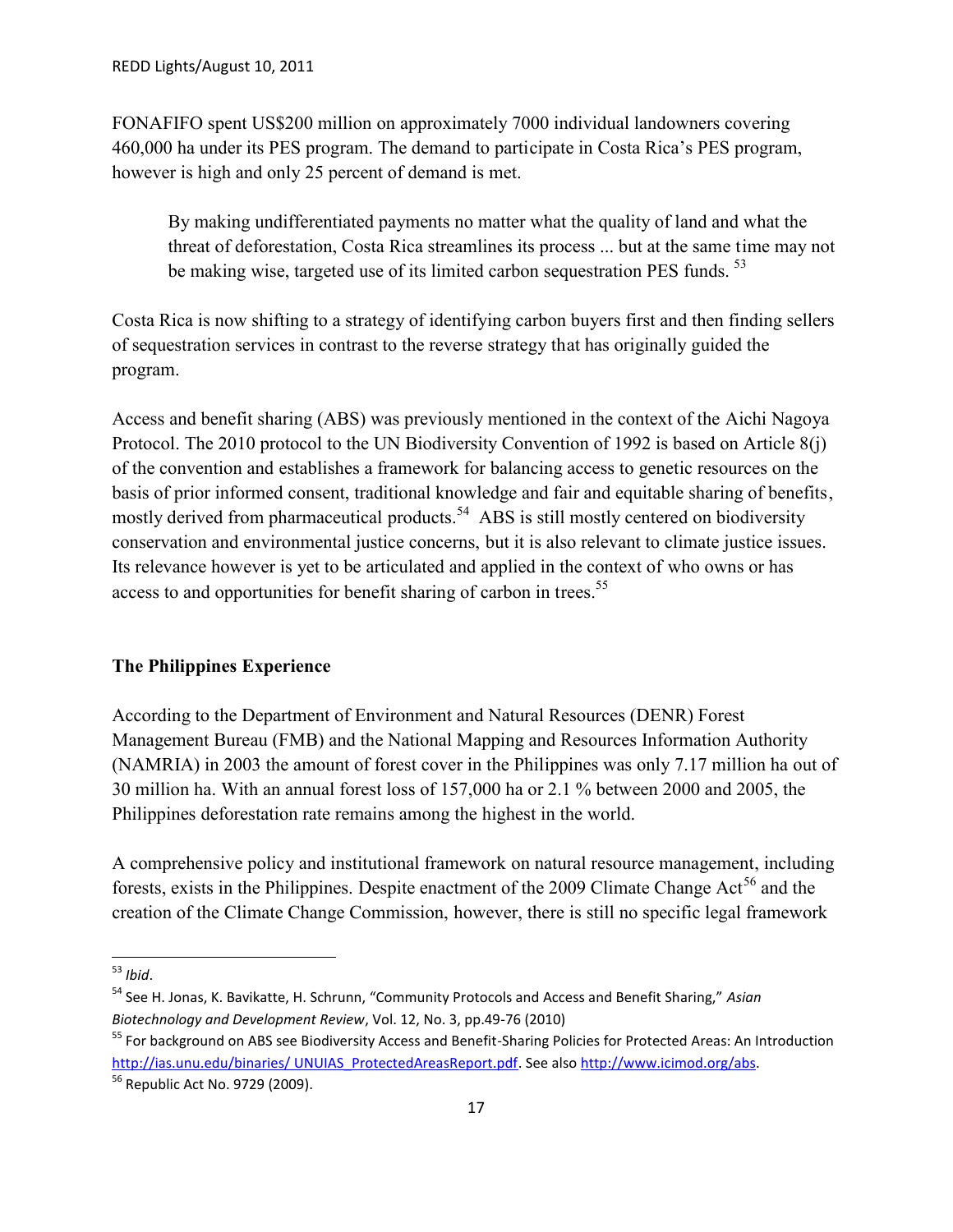yet on REDD-plus.<sup>57</sup> Representatives from Government and citizen organizations have drafted The Philippine National REDD-plus Strategy (PNRPS, See Box 3) which is awaiting official adoption by the Climate Change Commission. While the PNRPS is a progressive and community rights-friendly document, one area that still needs specific attention is the clarification and elaboration of carbon ownership and tenure. On this, there is no need to reinvent the wheel, as the saying goes.

#### **Features of the Philippine National REDD-plus Strategy**

1. The PNRPS assumes a nested, scaling-up approach to REDD-plus, recognizing that a substantial readiness phase is critical yet time-consuming. The plan is to build on existing data sets, capacity and initiatives and develop sub national REDD-plus initiatives that can be scaled-up in 3-5 years time.

2. The PNRPS targets projects on sites where emissions reductions can be achieved at a reasonable scale and cost, while also seeking to maximize co-benefits. It does this by focusing initial sub-national projects in priority areas. Tenured areas such as ancestral domains, protected areas, and community-based forest management areas represent the majority of remaining forests in the Philippines and offer greatest opportunities to deliver social and environmental co-benefits. The PNRPS also targets biodiversity conservation priority areas, often the last remaining forest blocks in the country. In the Philippines, these three priorities—rural development, carbon sequestration and biodiversity conservation—overlap at a number of sites.

3. The PNRPS proposes a governance approach to REDD-plus that recognizes the need for national-level REDD plus oversight and management, but prioritizes the decentralization of natural resource management (rights, responsibilities and benefits). The PNRPS recognizes the need for local government unit (LGU) and community engagement to ensure REDD-plus operationalization. It seeks to create opportunities to engage local actors in decision-making and management, and allows for locally-led REDD-plus.

4. Although REDD-plus implementation will require new institutional arrangements, programs and policies, the PNRPS seeks opportunities to strengthen and align existing structures, rather than unnecessarily introduce new bodies and regulations. It also endeavours to streamline REDD-plus related processes to facilitate project development and avoid 'red tape'.

5. The PNRPS focuses on the roles, responsibilities and benefits of REDD-plus to local communities. It seeks to catalyze REDD-plus resources to deliver multiple social benefits including sustainable rural livelihood development; promoting community-based management and monitoring activities, and emphasizing equitable benefit sharing. It also prioritizes community rights to determine how and whether they engage with REDD-plus.

6. The PNRPS will utilize participatory planning, multi-stakeholder and multi-level approaches as main methods to strategy planning and implementation. It prioritizes engagement of local resource users and managers, notably Indigenous Peoples and local communities, which is key to ownership and effective and adaptive planning and management.

 $57$  The Philippine National REDD-plus Strategy, p. v (2010). Uncertain and contested land tenure is identified in the strategy as a major driver of deforestation, p. 19.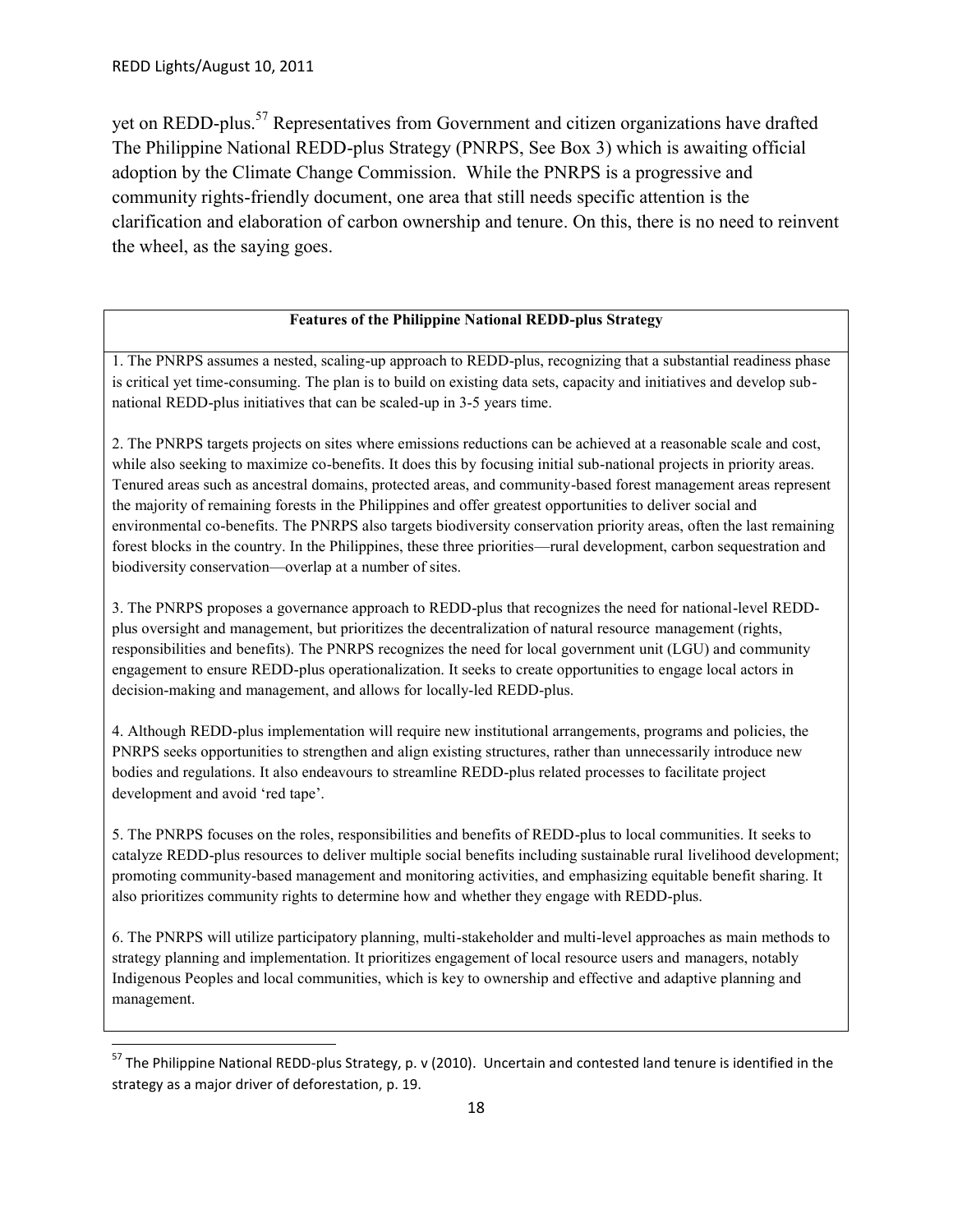7. The PNRPS assumes an inter-sectoral approach to REDD-plus development, seeking to increase communication and coordination among agencies and sectors with links to deforestation and forest degradation. It views REDD-plus as a catalyst for significant, necessary reforms.

8. The PNRPS recognizes the central importance of establishing credible national and sub-national emissions reference levels and a robust national measuring, reporting and verification (MRV) system for carbon accounting. It prioritizes the research, capacity building and institutional structures required to establish rigorous forest carbon accounting.

9. The PNRPS assumes watershed, natural ecosystem and landscape-level approaches to REDD-plus development in order to ensure multiple benefits.

The Philippines is an international leader in respect to legal recognition of native title over ancestral domains held by Indigenous Cultural Communities/Indigenous Peoples (ICCs/IPs), which presumably includes the carbon stored in trees. It already has a legal and institutional framework in place for delineating the perimeters of privately held ancestral domains, where much of the country's remaining forests are located. This legal accomplishment was supported by a broad-based civil-society movement and included the enactment of several pro-indigenous peoples provisions in the 1987 (post-martial law) Constitution of the Republic of the Philippines. Building on several sections in the constitution, the Philippine Congress enacted the Indigenous Peoples Rights Act (IPRA) of 1997,<sup>58</sup> which was upheld by the Philippine Supreme Court in a landmark decision in December 2000.<sup>59</sup>

IPRA is a legal milestone in the global struggle to gain recognition of indigenous and other community-based property rights. After fourteen years of implementation there is much to be learned – both positive and negative – from IPRA that is relevant to REDD-plus and the question of who owns the carbon in trees.

IPRA provides that legal rights of ownership and possession held by ICCs/IPs (aka tribal groups) to their ancestral domains shall be recognized and protected. This includes the inherent right to self-governance and self-determination, and respect for indigenous values, practices, institutions and CBPRs. Consequently, the state must guarantee the right of ICCs/IPs to freely pursue their economic, social and cultural development.

The Republic of the Philippines is likewise legally obliged to prevent by law any form or coercion against ICCs/IPs. It shall also respect, recognize and protect the right of ICCs/IPs to preserve and protect their culture, traditions and institutions. All rights recognized under the IPRA shall be considered in the formulation and application of national plans and policies.

<sup>&</sup>lt;sup>58</sup> Republic Act No. 8371 (1997) www.humanrights.gov.ph/index.php?categoryid=34.

<sup>&</sup>lt;sup>59</sup> Cruz vs. Secretary of Environment and Natural Resources http://www.sc.judiciary.gov.ph/jurisprudence/2000/dec2000/135385.html (2000).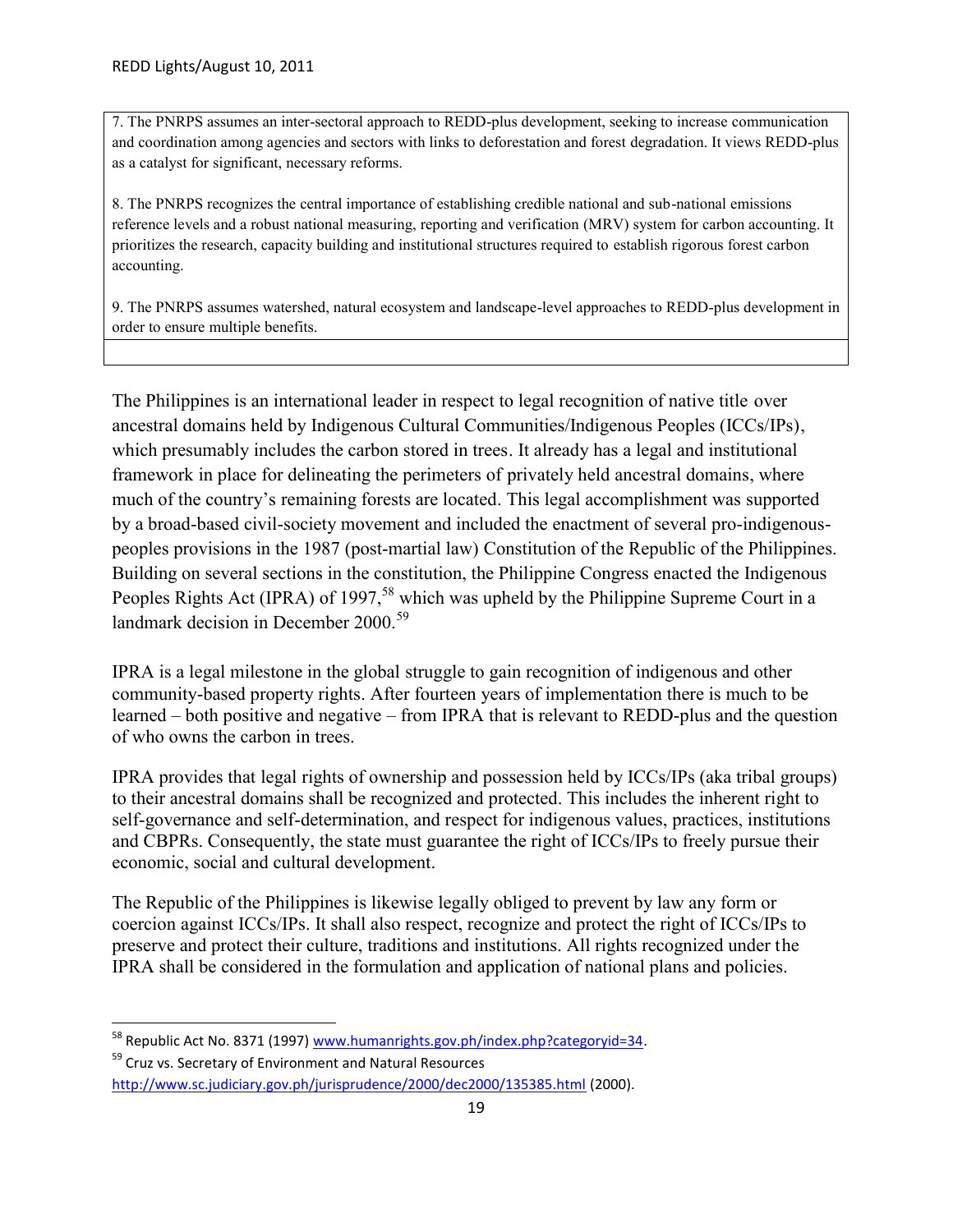The National Commission on Indigenous Peoples (NCIP) is the government institution responsible for implementation of IPRA.<sup>60</sup> Among the most widely used provisions of the IPRA are those which pertain to the concept and definition of ancestral domains (ADs). Under Section 3, ADs cover

lands, inland waters, coastal areas, and natural resources therein, held (by indigenous peoples) under a claim of ownership, occupied or possessed since time immemorial, continuously to the present except when interrupted by war, force majeure or displacement by force, deceit, stealth or as a consequence of government projects or any other voluntary dealings entered into by government and private individuals, corporations, and which are necessary to ensure their economic, social and cultural welfare.

Concurrent with this, the law likewise recognizes the indigenous concept of ownership, such that "ancestral domains are the (indigenous peoples') private but community property which belongs to all generations and therefore cannot be sold, disposed or destroyed."<sup>61</sup>

Among the rights included under the right to ancestral domain is the right to develop the lands and natural resources within indigenous territories. This encompasses the right to negotiate the terms and conditions for exploration of the area's natural resources (presumably including carbon in trees), the right to participate in the formulation and implementation of projects that will impact on ADs (which among other things means REDD-plus projects), the right to compensation for damages sustained as a result of any externally initiated project and the right to demand government efforts to prevent interference, alienation and encroachment by outsiders.<sup>62</sup>

Moreover, under NCIP implementing rules and regulations (IRR), IPs right to manage and develop their AD, and "freely pursue their economic, social, political and cultural development" is exercised through the formulation of "plans for the sustainable management and development of the land and natural resources as well as human resources within their ancestral domains," which may be contained in an Ancestral Domain Sustainable Development and Protection Plan (ADSDPP). The ADSDPP serves as the basis for the formulation of five year master plans.<sup>63</sup> Again, the language of the law is permissive, indicating that this Plan is an option, not a requirement.

As of 2011, huge obstacles remain in terms of legally delineating, documenting and otherwise recognizing ancestral domains, primarily in terms of adequate funding and political will. Nevertheless, as of 2010, 156 CADTs covering over 4,259,616 ha have already been delineated

<sup>60</sup> http://www.ncip.gov.ph/.

 $61$  Section 5.

<sup>&</sup>lt;sup>62</sup> Section 7b.

<sup>&</sup>lt;sup>63</sup> Rule VIII, Part II, Sec. 1.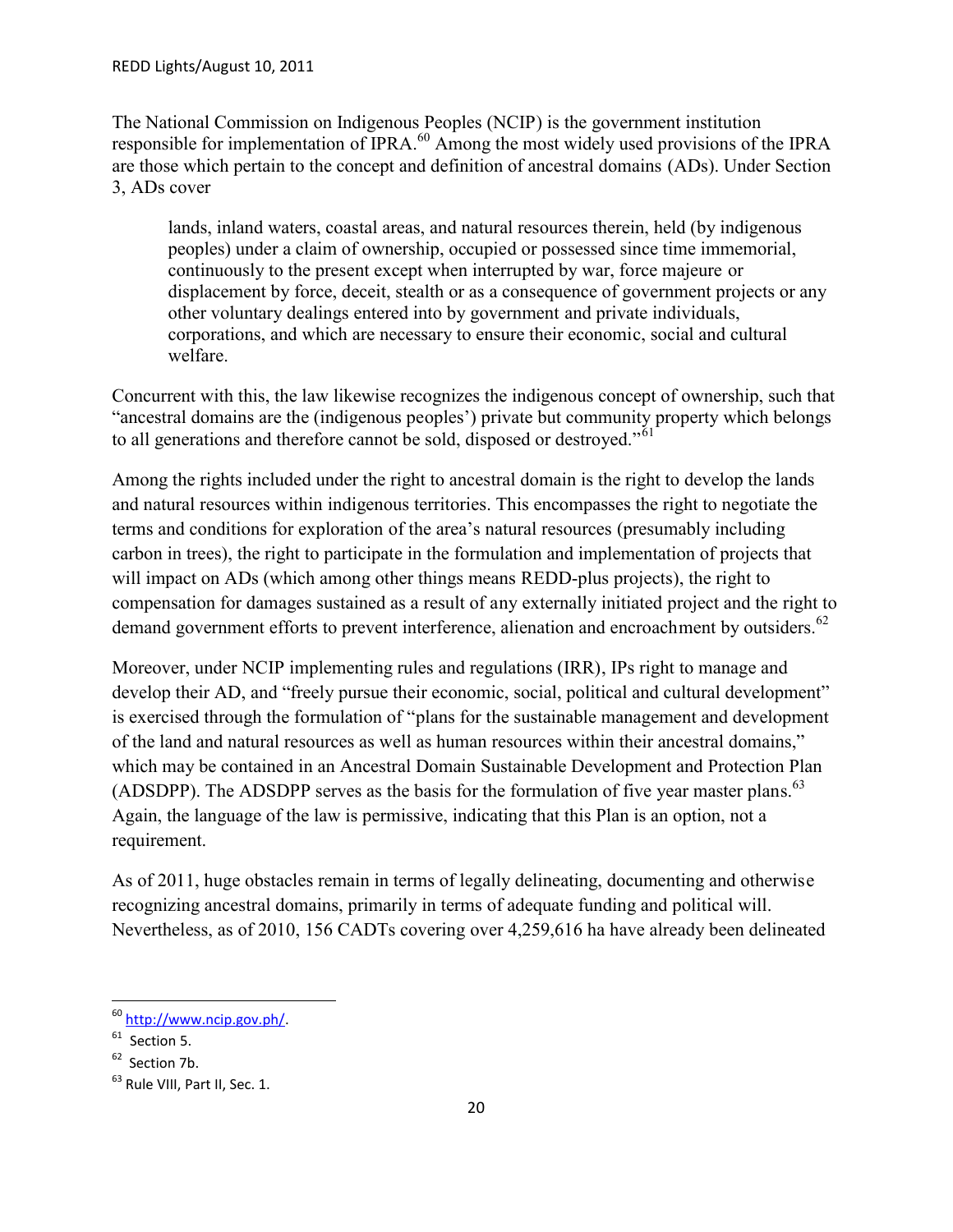and covered by Certificate of Ancestral Domain Titles (CADTs).<sup>64</sup> The number of beneficiaries exceeds 912,000.<sup>65</sup> There may be some discrepancy between approved and awarded CADTs and those approved and not yet awarded. In addition under IPRA the legal presumption is that ancestral domains are private community-based property and this presumption is not contingent on whether or not a particular CADT has been approved or awarded.

The Philippines' National Integrated Protected Areas System (NIPAS) law likewise provides for less formal recognition of ancestral domain rights, including restitution if an ancestral domain has been illegally usurped. The NIPAS law also prohibits the involuntary resettlement of indigenous peoples from areas designated for conservation protection.<sup>66</sup>

### **Bureaucratic Processes Limit Access and Public Participation**

IP communities who wish to gain formal legal recognition of their rights to ADs, including presumably the carbon in trees, with a CADT face a lengthy, bureaucratic and expensive process. Under the National Commission on Indigenous Peoples (NCIP) Administrative Order No. 1, i.e. the Implementing Rules and Regulations (IRR) for the IPRA, "self delineation" Is mandated.<sup>67</sup> The "official" delineation of ancestral domains requires a petition filed with the Ancestral Domains Office of the NCIP, as well as a community census, and written documentation and accounts of customs, traditions, anthropological and genealogical data, which serve as proof of the AD claim.<sup>68</sup> These are required for evaluation and screening by the NCIP, and will help determine whether issuance of CADT is eventually approved or denied.

Similar processes are likewise provided for the drafting of an ADSPP. Under the implementing rules and regulations the NCIP is to assist the Council of Elders/Leaders in preparing a baseline survey and development needs assessment, before validation and submission of the document to the NCIP.<sup>69</sup> Formal documents such as CADTs and ADSDPPs are significant in that they show the national government's willingness to recognize indigenous ownership over ancestral lands and resources, which is a welcome departure from previous natural resource policies.

 $64$  The Philippines might consider the issuance of CADTs as having some relevance to "conservation concessions," which are found in Mozambique and a growing number of other countries, drawing a legal analogy from logging concessions. D. Takacs, *Forest Carbon: Law and Property Rights,* p. 55. Although unlike logging concessions CADTs are privately owned by indigenous communities.

 $<sup>65</sup>$  Certificates of Ancestral Domain Title (CADT) issued from 2002-2010. National Commission on Indigenous</sup> Peoples Ancestral Domain Information System. http://www.202.57.46.78/adis/Public/

ApprovedCADTSummary.aspx. N.B. These figures seem inflated to the authors.

<sup>&</sup>lt;sup>66</sup> Republic Act 7586 (1992).

<sup>&</sup>lt;sup>67</sup> Rule VIII, Sec. 2.

<sup>&</sup>lt;sup>68</sup> Rule VIII, Part I, Sec. 2.

<sup>69</sup> Rule VII, Part II, Section 3.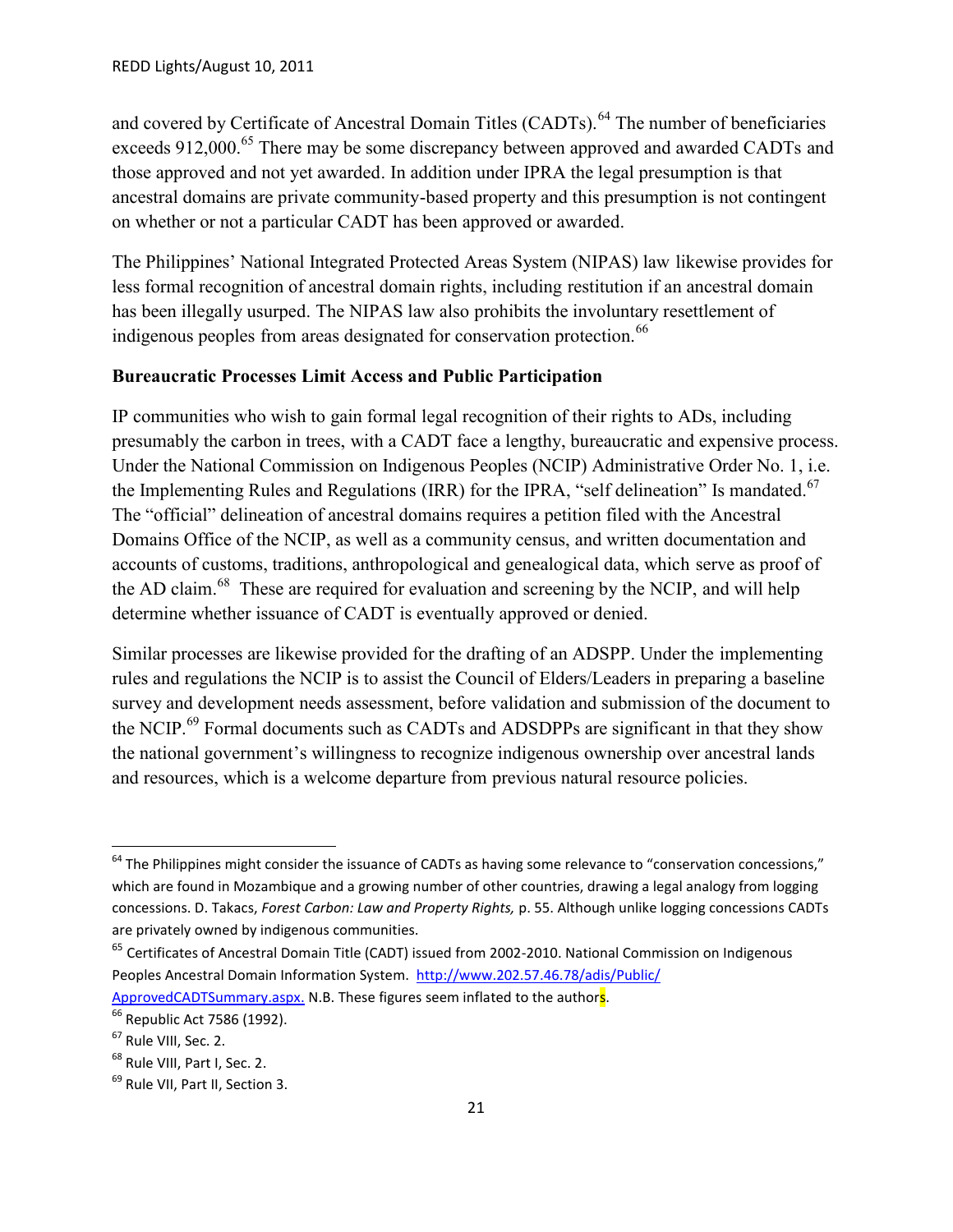This need for documentation and paperwork, however, can severely limit local participation and procurement of formal legal recognition. Many IP communities in the Philippines lack access to social services, including, and arguably most significantly, education. Although the IRR provides that the exercise of rights is to be based on indigenous knowledge systems, ultimately, the documents need to be written, processed and codified to conform to the government's "mainstream" standards.

Engaging in governmental processes requires resources at an early stage and beyond as expenses are incurred at the outset for the preparations and manpower that go into delineating, mapping and documenting an ancestral domain. With the meagre budget of the NCIP from the national government, finances can only stretch so far. It is therefore not uncommon for many CADT or ADSDPP drafting processes to be stalled by lack of funds, especially within IP communities that are unable to source their own independent financing.

Furthermore, on the ground, it is not uncommon for private entities, and often government officials, to demand documents from indigenous communities. They are ostensibly sought as "shields" against encroachment, which begs the question of why encroachment takes place to begin with, especially given the strong and progressive wording of the IPRA and the protection provided under the Constitution. Thus, it is potentially dangerous that these formal sources of recognition become the prevailing norm. Protecting the property rights of indigenous peoples cannot be reduced to documents or paper based protection.

Another outstanding concern in the Philippines, and also by comparison elsewhere, involves the legal personality of the community organization that holds the CADTs and prospectively the rights of carbon in trees. Individuals are legal personalities in their own right. But local communities are not. In many cases, groups have incorporated into non-stock, non-profit corporations which become the legal owners of CADTs. The problem is that many local non profit corporations lack the capacity to file annual reports detailing a general membership meeting, a financial report and a meeting by the organizations board of directors at the Securities and Exchange Commission in Manila. It is recommended that a census of all adults in the community be appended to any CADT, and this census will provide a second definition of the legal personality.

### **Conclusion**

The trend towards community-based private ownership of ancestral domains, including forests, is clear and growing in many parts of the world.<sup>70</sup> This paper strives to make the case that

<sup>70</sup> W. Sunderlin, J. Hatcher and M. Liddle. *From Exclusion to Ownership? Challenges and Opportunities in Advancing Forest Tenure Reform*, Washington, DC: Rights and Resources Initiative (2008); A. White and A. Martin, *Who Owns*